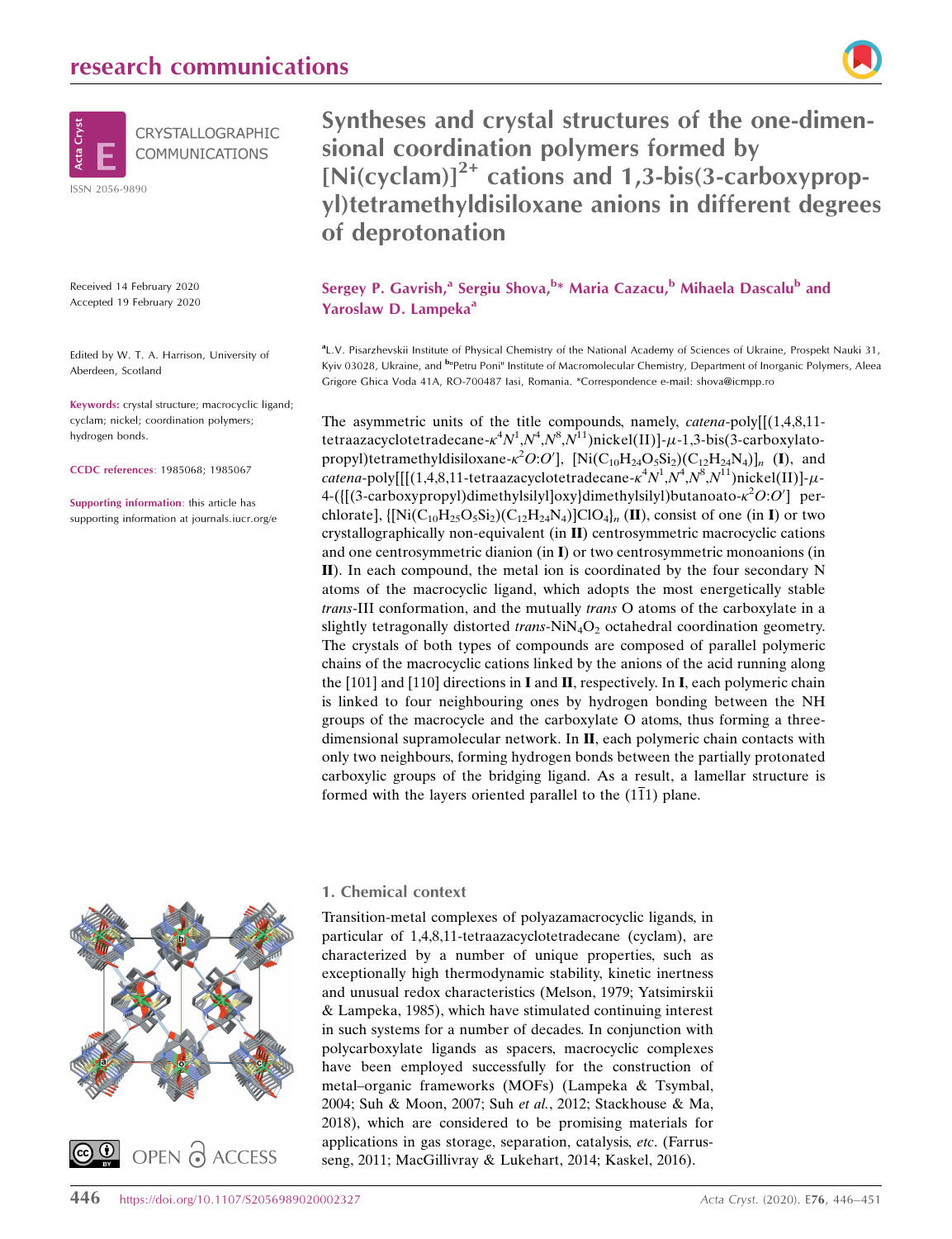

Figure 1

View of the molecular structure of I showing atom-labelling scheme with displacement ellipsoids drawn at the 30% probability level. C-bound H atoms are omitted for clarity. Hydrogen-bonding interactions are shown as dotted lines. [Symmetry codes: (i)  $-x + 2$ ,  $-y + 1$ ,  $-z + 1$ ; (ii)  $-x + 1$ ,  $-y + 1, -z$ ); (iii)  $x - 1, y, z - 1$ ].

In contrast to the widespread rigid aromatic carboxylates, flexible spacers incorporating polymethylene chains have rarely been used for the design of MOFs, although this could potentially lead to frameworks possessing unusual properties, the most intriguing of which is a 'breathing' phenomenon (Elsaidi et al., 2018; Lee et al., 2019). A representative example of such a highly flexible ligand is 1,3-bis(3-carboxypropyl)tetramethyldisiloxane – a member of a rather restricted family of silicon-containing carboxylic acids. However, no

attempt has been made so far to combine this ligand with macrocyclic complexes in MOF synthesis.

Here, we report the syntheses and crystal structures of the two coordination polymers built of the nickel(II) complex of the 14-membered macrocyclic ligand 1,4,8,11-tetraazacyclotetradecane  $(L)$  and the di- or monoanion of 1.3-bis(3carboxypropyl)tetramethyldisiloxane  $(H_2Cx)$ , namely, *catena*poly[[(1,4,8,11-tetraazacyclotetradecane- $\kappa^4 N^1$ , $N^4$ , $N^8$ , $N^{11}$ )nick $el(II)$ ]- $\mu$ -1,3-bis(3-carboxylatopropyl)tetramethyldisiloxane- $\kappa^2 O:O'$ ], [Ni(L)(Cx)]<sub>n</sub>, (I) and *catena*-poly[[[(1,4,8,11-tetraazacyclotetradecane- $\kappa^4 N^1$ , $N^4$ , $N^8$ , $N^{11}$ )nickel(II)]- $\mu$ -4-({[(3carboxypropyl)dimethylsilyl]oxy}dimethylsilyl)butanoato-  $\kappa^2 O O O'$ ] perchlorate], {[Ni(L)(HCx)]ClO<sub>4</sub>}<sub>n</sub> (II).



### 2. Structural commentary

The molecular structures of the title compounds are shown in Figs. 1 and 2. Both complexes are one-dimensional coordina-



#### Figure 2

View of the molecular structure of II showing atom-labelling scheme with displacement ellipsoids drawn at the 30% probability level. C-bound H atoms are omitted for clarity. Hydrogen-bonding interactions are shown as dotted lines. [Symmetry codes: (i)  $-x$ ,  $-y$ ,  $-z$ ; (ii)  $-x$ ,  $y - 1$ ,  $-z$ ; (iii)  $-x$ ,  $z$ , iii)  $-x$ ,  $-y-1$ ,  $-z-1$ ; (iv)  $-x+1$ ,  $-y$ ,  $-z-1$ ; (v)  $x-1$ ,  $y-1$ , z; (vi)  $x+1$ ,  $y+1$ , z.]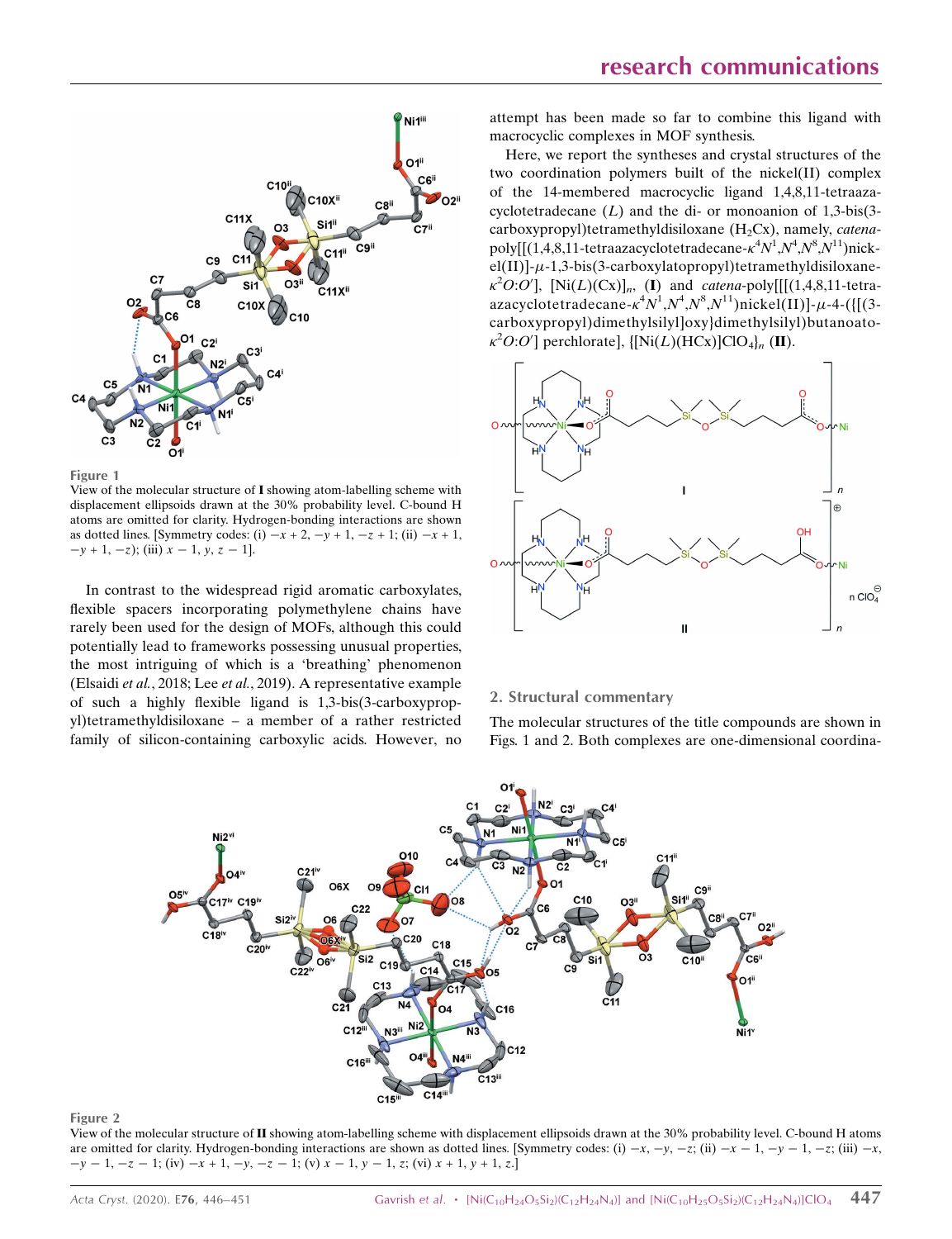| $Ni1-N1$         | 2.071(4)   | $Ni1-N1$                      | 2.058(3)   | $Ni2-N3$                       | 2.043(4) |
|------------------|------------|-------------------------------|------------|--------------------------------|----------|
| $Ni1-N2$         | 2.060(4)   | $Ni1-N2$                      | 2.060(4)   | $Ni2-N4$                       | 2.054(4) |
| $Ni1-O1$         | 2.113(4)   | $Ni1-O1$                      | 2.125(2)   | $Ni2-O4$                       | 2.131(2) |
| $N1 - Ni1 - N2i$ | 85.21 (19) | $N1 - Ni1 - N2$ <sup>ii</sup> | 85.82 (17) | $N3 - Ni2 - N4$ <sup>iii</sup> | 85.7(2)  |
| $N1 - N11 - N2$  | 94.79 (19) | $N1 - Ni1 - N2$               | 94.18(17)  | $N3 - Ni2 - N4$                | 94.3(2)  |

Table 1 Selected geometrical parameters of the complex cations  $(\mathring{A}, \circ)$ .

Symmetry codes: (i)  $-x + 2$ ,  $-y + 1$ ,  $-z + 1$ ; (ii)  $-x$ ,  $-y$ ,  $-z$ ; (iii)  $-x$ ,  $-y - 1$ ,  $-z - 1$ .

Table 2

## Hydrogen-bond geometry  $(\mathring{A}, \circ)$  for **I**.

| $D$ -H $\cdots$ A                         | $D-H$        | $H\cdots A$  | $D\cdot\cdot\cdot A$ | $D-H\cdots A$ |
|-------------------------------------------|--------------|--------------|----------------------|---------------|
| $N1 - H1 \cdots 02$<br>$N2-H2\cdots O2^1$ | 0.98<br>0.98 | 1.96<br>2.07 | 2.845(6)<br>2.883(6) | 150<br>139    |
|                                           |              |              |                      |               |

Symmetry code: (i)  $x, -y + \frac{1}{2}, z + \frac{1}{2}$ .

Table 3 Hydrogen-bond geometry  $(\mathring{A}, \degree)$  for **II**.

| $D-\mathrm{H}\cdots A$         | $D-H$ | $H \cdot \cdot \cdot A$ | $D\cdot\cdot\cdot A$ | $D - H \cdots A$ |
|--------------------------------|-------|-------------------------|----------------------|------------------|
| $N1 - H1 \cdot \cdot \cdot O2$ | 0.98  | 2.51                    | 3.225(5)             | 130              |
| $N1 - H1 \cdots 08$            | 0.98  | 2.45                    | 3.315(6)             | 147              |
| $N2-H2\cdots O2$               | 0.98  | 2.38                    | 3.143(4)             | 134              |
| $N3-H3\cdots$ O5               | 0.98  | 2.01                    | 2.901(5)             | 150              |
| $N4-H4\cdots$ O7               | 0.98  | 2.18                    | 3.012(6)             | 142              |
| $O2-H2C \cdot O5$              | 0.82  | 1.84                    | 2.456(4)             | 131              |
| $O2-H2C \cdot O8$              | 0.82  | 2.65                    | 3.260(5)             | 133              |
| $O5-H5C\cdots O2$              | 0.82  | 1.70                    | 2.456(4)             | 151              |

tion polymers consisting of centrosymmetric macrocyclic  $[Ni(L)]^{2+}$  cations coordinated by the oxygen atoms of the carboxylic groups of the centrosymmetric acid, completely deprotonated (in  $\mathbf{I}$ ) and monoprotonated (in  $\mathbf{II}$ ), in the axial positions. In the latter case, there are two crystallographically independent cations and anions and the H2C and H5C acidic H atoms are distributed over two carboxylic groups with site occupancies of 50%.

The macrocyclic ligands in the complex cations adopt the most energetically favourable *trans*-III  $(R, R, S, S)$  conformation (Bosnich et al., 1965) with five-membered chelate rings in gauche and six-membered chelate rings in chair conformations. As a result of the presence of the inversion centres, all  $Ni(N<sub>4</sub>)$  fragments are strictly planar. The equatorial  $Ni-N$ bond lengths and bite angles fall in a range typical of high-spin  $3d^8$  nickel(II) complexes with 14-membered tetraamine ligands (Table 1). The axial Ni—O bond lengths are slightly longer than the Ni—N ones, and the geometry of the nickel(II) polyhedra can be described as tetragonally distorted trans- $N_4O_2$  octahedra.

In two cases (Ni1 in I and Ni2 in II), a monodentate coordination of the carboxylate to the complex cation is complemented by strong hydrogen bonding between the noncoordinated O atom of the carboxylic group and the NH group of the macrocycle, which is often observed in complexes of cyclam-like ligands. For the  $[Ni1(L)]^{2+}$  cation in **II**, the noncoordinated O2 atom is almost equidistant from the N1 and N2 centres  $[3.225 (5)$  and 3.143 (4)  $\AA$ , respectively], so that two weak hydrogen bonds are formed in this case (Figs. 1 and 2, Tables 2 and 3).

The C—O bond lengths in the carboxylic group of the bridging ligand  $Cx^{2-}$  in **I** are nearly identical  $[C6-O1]$  = 1.245 (7) and  $C6 - O2 = 1.242$  (7) Å], thus indicating essential electronic delocalization. At the same time, they differ significantly in  $\Pi$  [C6-O1 = 1.232 (4) versus C6-O2 = 1.291 (5) Å;  $C17-O4 = 1.245(4)$  versus  $C17-O5 =$ 1.280 (5)  $\AA$ , so formally the Ni – O bonding in this compound can be treated as the interaction of the metal ion with the carbonyl oxygen atom of the carboxylic group.

Because of the presence of flexible trimethylene fragments, the dicarboxylate ligand can adopt various conformations, both symmetric and asymmetric. In the present cases the anions possess a transoid conformation of the siloxane linkages with the disordered O3 atoms [site occupancies 50%,  $Si1 - O3 - Si1 = 141.2$  (7) and 137.4 (4)<sup>o</sup> in **I** and **II**, respectively], as well as with the 25% occupancy atoms O6 and O6X in II [the corresponding  $Si2-O6(6X) - Si2$  angles are 153.1 (17) and 167 (3) $^{\circ}$ , respectively] (Figs. 1 and 2). The geometries of the two crystallographically independent anions in complex II are actually very similar, but differ from that observed in complex I (Fig. 3).

### 3. Supramolecular features

The crystals of both compounds are composed of parallel polymeric chains of  $[Ni(L)]^{2+}$  cations linked by carboxylate bridging ligands. The identical chains in I with an intra-chain Ni $\cdots$ Ni separation of 14.325 Å propagate along the [101] direction (Fig. 4). In II, two crystallographically independent chains formed by the Ni1 and Ni2 macrocyclic cations



Figure 3 Comparison of the conformations of the dianion  $Cx^{2-}$  in **I** (green) and of the monoanions  $HCx^-$  in  $II$  (red and blue).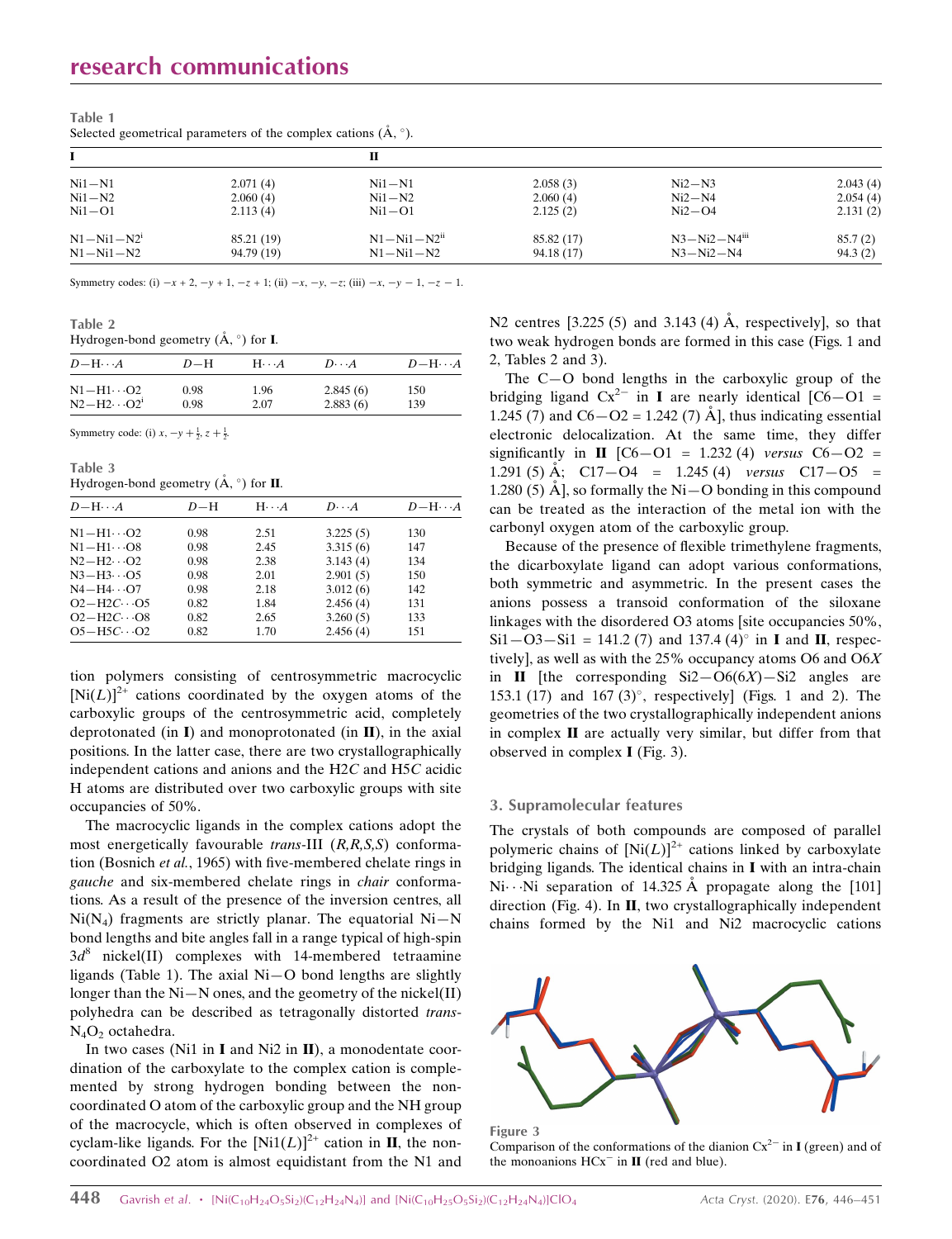

Figure 4

The packing in I viewed down the [101] direction with polymeric chains cross-linked by  $N-H\cdots O$  hydrogen bonds (dotted lines) to form a threedimensional supramolecular network. C-bound H atoms are omitted for clarity.

propagate along the [110] direction (Fig. 5) and are characterized by a slightly larger  $(14.684 \text{ Å})$  intra-chain separation between the Ni<sup>II</sup> ions.

In the crystals, the interactions between the polymeric chains in I and II are characterized by markedly different features. In the first case, each chain is linked to four neighbouring ones as a result of hydrogen bonding between the N2—H2 groups of the macrocycles and carboxylate O2 atoms



Figure 5

The packing in  $II$  viewed down the [110] direction with polymeric chains cross-linked by hydrogen bonds (dotted lines).



Figure 6 The hydrogen-bonded sheet in **II** parallel to the  $(1\overline{1}1)$  plane. C-bound H atoms are omitted for clarity.

(Table 2), resulting in a three-dimensional supramolecular network. On the other hand, in II each polymeric chain contacts with only two neighbours via paired  $O2 - H2C \cdots O5/$  $O2 \cdot \cdot \cdot H5C - O5$  hydrogen bonds. The bonding is reinforced by the perchlorate anions bridging macrocyclic units: N1—  $H1\cdots$ O8—Cl1—O7 $\cdots$ H4—N4 (plus an additional very weak  $O2-H2C\cdots O8$  contact) (Table 3). As a result, a lamellar structure is formed with the layers lying parallel to the  $(1\overline{1}1)$ plane (Fig. 6).

## 4. Database survey

A search of the Cambridge Structural Database (CSD, version 5.40, last update February 2019; Groom et al., 2016) indicated that seven compounds formed by 1,3-bis(3-carboxypropyl)tetramethyldisiloxane itself or its anions have been characterized structurally. Two of them are co-crystals of the acid with organic bases derived from pyridine [refcodes NERTOV (Vlad et al., 2013a) and VIPZUR (Racles et al., 2013)]. Other complexes represent one- or two-dimensional coordination polymers formed by  $Cu<sup>H</sup>$  (YIGXOD; Vlad *et al.*, 2013*b*),  $Co<sup>H</sup>$ (NERTIP; Vlad et al., 2013a),  $\text{Zn}^{\text{II}}$  [NERTUB (Vlad et al., 2013a), GIWSAI (Vlad et al., 2014) and GAPKOA (Zaltariov et al., 2016)]. Except for the last complex, in which the secondary building unit is a hexametal oxocluster bridged by salicylaldoxime ligands, all of the other compounds contain additional heterocyclic co-ligands. No attempt was made to combine this carboxylic acid with macrocyclic cations in MOF synthesis, and thus the title compounds I and II are the first examples of such compounds described so far.

## 5. Synthesis and crystallization

All chemicals and solvents used in this work were purchased from Sigma–Aldrich and were used without further purification. The macrocyclic nickel(II) complex  $Ni(L)(ClO<sub>4</sub>)<sub>2</sub>$ (Barefield et al., 1976) and 1,3-bis(3-carboxypropyl)tetramethyldisiloxane (H<sub>2</sub>Cx) (Mulvaney & Marvel, 1961) were prepared by the reported methods.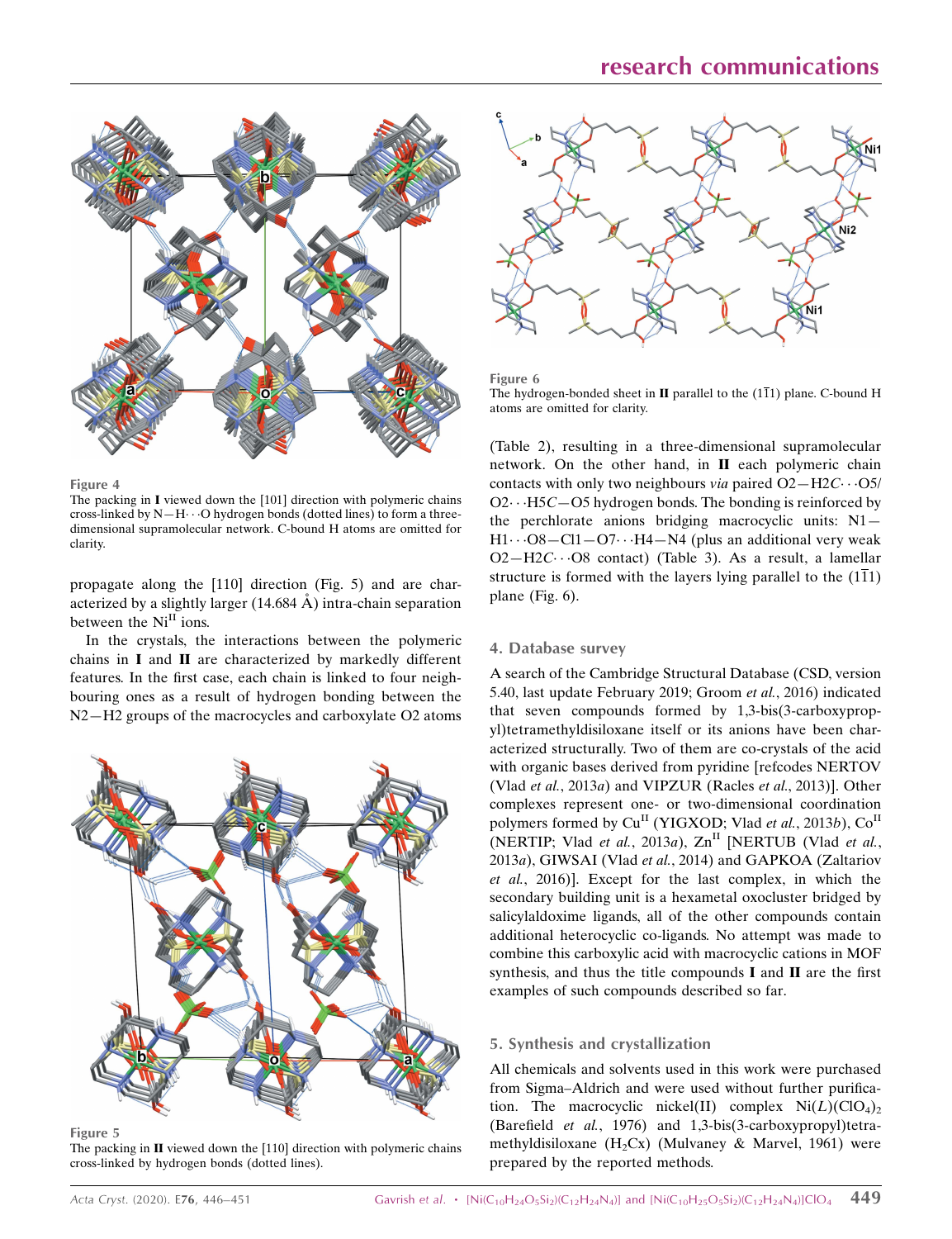# research communications

Table 4 Experimental details.

|                                                                              | I                                            | $\mathbf{I}$                                      |
|------------------------------------------------------------------------------|----------------------------------------------|---------------------------------------------------|
| Crystal data                                                                 |                                              |                                                   |
| Chemical formula                                                             | $[Ni(C_{10}H_{24}O_5Si_2)(C_{12}H_{24}N_4)]$ | $[Ni(C_{10}H_{25}O_5Si_2)(C_{12}H_{24}N_4)]ClO_4$ |
| $M_{\rm r}$                                                                  | 563.53                                       | 663.99                                            |
| Crystal system, space group                                                  | Monoclinic, $P21/c$                          | Triclinic, P1                                     |
| Temperature (K)                                                              | 173                                          | 200                                               |
| $a, b, c$ (A)                                                                | 13.033 (5), 12.877 (10), 9.028 (3)           | 9.3815(7), 12.9009(8), 14.7604(10)                |
| $\alpha, \beta, \gamma$ (°)                                                  | 90, 101.31 (3), 90                           | 99.309 (5), 100.343 (6), 99.232 (6)               |
| $V(A^3)$                                                                     | 1485.7 (13)                                  | 1700.9(2)                                         |
| Z                                                                            | 2                                            | 2                                                 |
| Radiation type                                                               | Mo $K\alpha$                                 | Mo $K\alpha$                                      |
| $\mu$ (mm <sup>-1</sup> )                                                    | 0.77                                         | 0.77                                              |
| Crystal size (mm)                                                            | $0.25 \times 0.25 \times 0.05$               | $0.45 \times 0.35 \times 0.30$                    |
| Data collection                                                              |                                              |                                                   |
| Diffractometer                                                               | Agilent Xcalibur, Eos                        | Agilent Xcalibur, Eos                             |
| Absorption correction                                                        | Multi-scan (CrysAlis PRO; Agilent, 2014)     | Multi-scan ( <i>CrysAlis PRO</i> ; Agilent, 2014) |
| $T_{\min}, T_{\max}$                                                         | 0.694, 1.000                                 | 0.889, 1.000                                      |
| No. of measured, independent and<br>observed $[I > 2\sigma(I)]$ reflections  | 3957, 3957, 2499                             | 9606, 9606, 5769                                  |
| $R_{\rm int}$                                                                | 0.040                                        | 0.063                                             |
| $(\sin \theta/\lambda)_{\text{max}}$ $(\AA^{-1})$                            | 0.595                                        | 0.595                                             |
| Refinement                                                                   |                                              |                                                   |
| $R[F^2 > 2\sigma(F^2)], wR(F^2), S$                                          | 0.065, 0.143, 1.01                           | 0.050, 0.115, 1.01                                |
| No. of reflections                                                           | 3957                                         | 9606                                              |
| No. of parameters                                                            | 165                                          | 367                                               |
| No. of restraints                                                            | 6                                            |                                                   |
| H-atom treatment                                                             | H-atom parameters constrained                | H-atom parameters constrained                     |
| $\Delta \rho_{\text{max}}$ , $\Delta \rho_{\text{min}}$ (e $\rm{\AA}^{-3}$ ) | $0.56, -0.61$                                | $0.51, -0.44$                                     |

Computer programs: CrysAlis PRO (Agilent, 2014), SIR2008 (Burla et al., 2007), SHELXT (Sheldrick, 2015a), SHELXL2018/3 (Sheldrick, 2015b), Mercury (Macrae et al., 2020) and publCIF (Westrip, 2010).

 ${Ni(L)(Cx)}_n$ , (I). To a solution of 48 mg (0.24 mmol) of the ligand  $L$  in 4 ml of water, 30 mg of nickel(II) hydroxide (0.32 mmol) were added and the suspension stirred for 4 d at room temperature to give a yellow-coloured solution. The excess of  $Ni(OH)$ <sub>2</sub> was filtered off and the filtrate was treated with the solution of 75 mg (0.24 mmol) of  $H_2Cx$  in 2 ml of MeOH. This solution was rotary evaporated to give an oily material. The residue was dissolved in 2 ml of MeOH, and the product precipitated with acetonitrile. It was recrystallized in a similar fashion from a MeOH/MeCN  $(1:15 \frac{v}{v})$  solvent mixture. Yield 54 mg (40%). Analysis calculated for  $C_{22}H_{48}N_4NiO_5Si_2$ : C, 46.89; H, 8.59; N, 9.94%. Found: C, 46.76; H, 8.64; N, 9.85%.

Single crystals of I suitable for X-ray diffraction analysis were obtained analogously, except that precipitation was carried out using a diffusion regime (a methanolic solution of complex was layered with MeCN).

 $\{[\text{Ni}(L)(\text{HCx})]\text{ClO}_4\}_n$  (II). A solution of 100 mg (0.26 mmol) of  $K_2Cx$  in 1 ml of water was added to a solution of 130 mg (0.28 mmol) of  $[Ni(L)](ClO<sub>4</sub>)<sub>2</sub>$  in 3 ml of water and the mixture was left at room temperature. Potassium perchlorate crystals, which formed after ca two weeks, were removed by filtration and the filtrate was allowed to evaporate slowly at room temperature. The crystals of the product formed after about one month. Yield 59 mg (34%). Analysis calculated for  $C_{22}H_{49}N_4CNNiO_9Si_2$ : C, 39.80; H, 7.44; N, 8.44%. Found: C, 39.67; H, 7.51; N, 8.36%.

Single crystals of II suitable for X-ray diffraction analysis were selected from the sample resulting from the synthesis.

Safety note: Perchlorate salts of metal complexes are potentially explosive and should be handled with care.

## 6. Refinement

Crystal data, data collection and structure refinement details are summarized in Table 4. All H atoms in I and II were placed in geometrically idealized positions and constrained to ride on their parent atoms, with C—H = 0.97 Å, N—H = 0.98 Å and carboxylate O—H = 0.82 Å, with  $U_{\text{iso}}(H)$  values of 1.2 or  $1.5U_{eq}$  of the parent atoms.

### References

- Agilent (2014). CrysAlis PRO[. Agilent Technologies Ltd, Yarnton,](http://scripts.iucr.org/cgi-bin/cr.cgi?rm=pdfbb&cnor=hb7892&bbid=BB1) [England.](http://scripts.iucr.org/cgi-bin/cr.cgi?rm=pdfbb&cnor=hb7892&bbid=BB1)
- [Barefield, E. K., Wagner, F., Herlinger, A. W. & Dahl, A. R. \(1976\).](http://scripts.iucr.org/cgi-bin/cr.cgi?rm=pdfbb&cnor=hb7892&bbid=BB2) [Inorg. Synth.](http://scripts.iucr.org/cgi-bin/cr.cgi?rm=pdfbb&cnor=hb7892&bbid=BB2) 16, 220–224.
- [Bosnich, B., Poon, C. K. & Tobe, M. C. \(1965\).](http://scripts.iucr.org/cgi-bin/cr.cgi?rm=pdfbb&cnor=hb7892&bbid=BB3) Inorg. Chem. 4, 1102– [1108.](http://scripts.iucr.org/cgi-bin/cr.cgi?rm=pdfbb&cnor=hb7892&bbid=BB3)
- [Burla, M. C., Caliandro, R., Camalli, M., Carrozzini, B., Cascarano,](http://scripts.iucr.org/cgi-bin/cr.cgi?rm=pdfbb&cnor=hb7892&bbid=BB4) [G. L., De Caro, L., Giacovazzo, C., Polidori, G., Siliqi, D. & Spagna,](http://scripts.iucr.org/cgi-bin/cr.cgi?rm=pdfbb&cnor=hb7892&bbid=BB4) R. (2007). [J. Appl. Cryst.](http://scripts.iucr.org/cgi-bin/cr.cgi?rm=pdfbb&cnor=hb7892&bbid=BB4) 40, 609–613.
- [Elsaidi, S. K., Mohamed, M. H., Banerjee, D. & Thallapally, P. K.](http://scripts.iucr.org/cgi-bin/cr.cgi?rm=pdfbb&cnor=hb7892&bbid=BB5) (2018). [Coord. Chem. Rev.](http://scripts.iucr.org/cgi-bin/cr.cgi?rm=pdfbb&cnor=hb7892&bbid=BB5) 358, 125–152.
- Farrusseng, D. (2011). Editor. [Metal-Organic Frameworks Applica](http://scripts.iucr.org/cgi-bin/cr.cgi?rm=pdfbb&cnor=hb7892&bbid=BB6)[tions from Catalysis to Gas Storage](http://scripts.iucr.org/cgi-bin/cr.cgi?rm=pdfbb&cnor=hb7892&bbid=BB6), Weinheim: Wiley-VCH.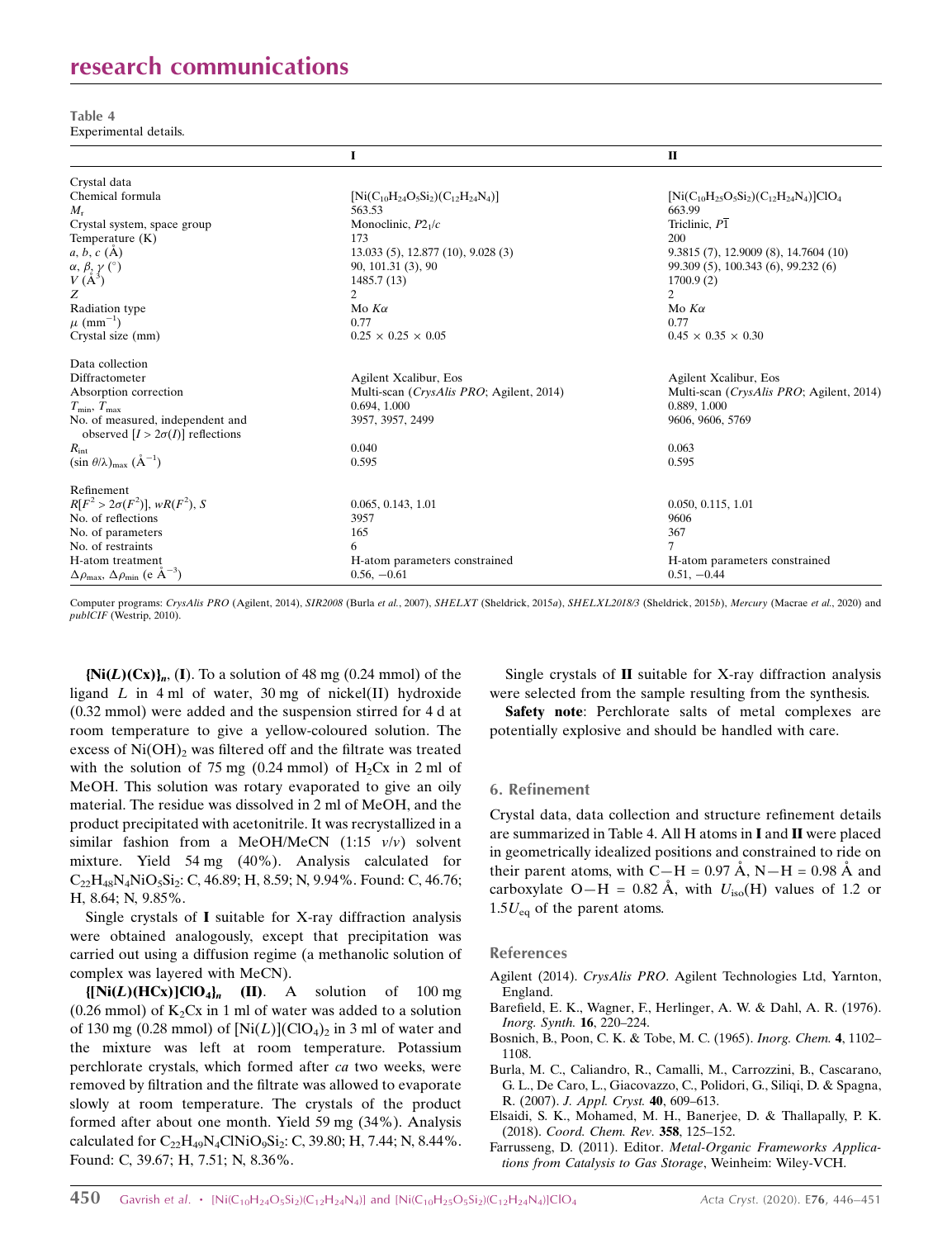- [Groom, C. R., Bruno, I. J., Lightfoot, M. P. & Ward, S. C. \(2016\).](http://scripts.iucr.org/cgi-bin/cr.cgi?rm=pdfbb&cnor=hb7892&bbid=BB26) Acta Cryst. B72[, 171–179.](http://scripts.iucr.org/cgi-bin/cr.cgi?rm=pdfbb&cnor=hb7892&bbid=BB26)
- Kaskel, S. (2016). Editor. [The Chemistry of Metal–Organic Frame](http://scripts.iucr.org/cgi-bin/cr.cgi?rm=pdfbb&cnor=hb7892&bbid=BB8)[works: Synthesis, Characterization, and Applications](http://scripts.iucr.org/cgi-bin/cr.cgi?rm=pdfbb&cnor=hb7892&bbid=BB8). Weinheim: [Wiley-VCH.](http://scripts.iucr.org/cgi-bin/cr.cgi?rm=pdfbb&cnor=hb7892&bbid=BB8)
- [Lampeka, Ya. D. & Tsymbal, L. V. \(2004\).](http://scripts.iucr.org/cgi-bin/cr.cgi?rm=pdfbb&cnor=hb7892&bbid=BB9) Theor. Exp. Chem. 40, 345– [371.](http://scripts.iucr.org/cgi-bin/cr.cgi?rm=pdfbb&cnor=hb7892&bbid=BB9)
- [Lee, J. H., Jeoung, S., Chung, Y. G. & Moon, H. R. \(2019\).](http://scripts.iucr.org/cgi-bin/cr.cgi?rm=pdfbb&cnor=hb7892&bbid=BB10) Coord. [Chem. Rev.](http://scripts.iucr.org/cgi-bin/cr.cgi?rm=pdfbb&cnor=hb7892&bbid=BB10) 389, 161–188.
- [MacGillivray, L. R. & Lukehart, C. M. \(2014\). Editors.](http://scripts.iucr.org/cgi-bin/cr.cgi?rm=pdfbb&cnor=hb7892&bbid=BB11) Metal–Organic Framework Materials[, Hoboken: John Wiley and Sons.](http://scripts.iucr.org/cgi-bin/cr.cgi?rm=pdfbb&cnor=hb7892&bbid=BB11)
- [Macrae, C. F., Sovago, I., Cottrell, S. J., Galek, P. T. A., McCabe, P.,](http://scripts.iucr.org/cgi-bin/cr.cgi?rm=pdfbb&cnor=hb7892&bbid=BB12) [Pidcock, E., Platings, M., Shields, G. P., Stevens, J. S., Towler, M. &](http://scripts.iucr.org/cgi-bin/cr.cgi?rm=pdfbb&cnor=hb7892&bbid=BB12) [Wood, P. A. \(2020\).](http://scripts.iucr.org/cgi-bin/cr.cgi?rm=pdfbb&cnor=hb7892&bbid=BB12) J. Appl. Cryst. 53, 226–235.
- Melson, G. A. (1979). Editor. [Coordination Chemistry of Macrocyclic](http://scripts.iucr.org/cgi-bin/cr.cgi?rm=pdfbb&cnor=hb7892&bbid=BB13) Compounds[. New York: Plenum Press.](http://scripts.iucr.org/cgi-bin/cr.cgi?rm=pdfbb&cnor=hb7892&bbid=BB13)
- [Mulvaney, J. E. & Marvel, C. S. \(1961\).](http://scripts.iucr.org/cgi-bin/cr.cgi?rm=pdfbb&cnor=hb7892&bbid=BB14) J. Polym. Sci. 50, 541–547.
- [Racles, C., Shova, S., Cazacu, M. & Timpu, D. \(2013\).](http://scripts.iucr.org/cgi-bin/cr.cgi?rm=pdfbb&cnor=hb7892&bbid=BB15) Polymer, 54, [6096–6104.](http://scripts.iucr.org/cgi-bin/cr.cgi?rm=pdfbb&cnor=hb7892&bbid=BB15)
- [Sheldrick, G. M. \(2015](http://scripts.iucr.org/cgi-bin/cr.cgi?rm=pdfbb&cnor=hb7892&bbid=BB16)a). Acta Cryst. A71, 3–8.
- [Sheldrick, G. M. \(2015](http://scripts.iucr.org/cgi-bin/cr.cgi?rm=pdfbb&cnor=hb7892&bbid=BB17)b). Acta Cryst. C71, 3–8.
- [Stackhouse, C. A. & Ma, S. \(2018\).](http://scripts.iucr.org/cgi-bin/cr.cgi?rm=pdfbb&cnor=hb7892&bbid=BB18) Polyhedron, 145, 154–165.
- [Suh, M. P. & Moon, H. R. \(2007\).](http://scripts.iucr.org/cgi-bin/cr.cgi?rm=pdfbb&cnor=hb7892&bbid=BB19) Advances in Inorganic Chemistry, [Vol. 59, edited by R. van Eldik & K. Bowman-James, pp. 39–79. San](http://scripts.iucr.org/cgi-bin/cr.cgi?rm=pdfbb&cnor=hb7892&bbid=BB19) [Diego: Academic Press.](http://scripts.iucr.org/cgi-bin/cr.cgi?rm=pdfbb&cnor=hb7892&bbid=BB19)
- [Suh, M. P., Park, H. J., Prasad, T. K. & Lim, D.-W. \(2012\).](http://scripts.iucr.org/cgi-bin/cr.cgi?rm=pdfbb&cnor=hb7892&bbid=BB20) Chem. Rev. 112[, 782–835.](http://scripts.iucr.org/cgi-bin/cr.cgi?rm=pdfbb&cnor=hb7892&bbid=BB20)
- [Vlad, A., Cazacu, M., Zaltariov, M.-F., Bargan, A., Shova, S. & Turta,](http://scripts.iucr.org/cgi-bin/cr.cgi?rm=pdfbb&cnor=hb7892&bbid=BB21) C. (2014). [J. Mol. Struct.](http://scripts.iucr.org/cgi-bin/cr.cgi?rm=pdfbb&cnor=hb7892&bbid=BB21) 1060, 94–101.
- [Vlad, A., Cazacu, M., Zaltariov, M.-F., Shova, S., Turta, C. & Airinei,](http://scripts.iucr.org/cgi-bin/cr.cgi?rm=pdfbb&cnor=hb7892&bbid=BB22) [A. \(2013](http://scripts.iucr.org/cgi-bin/cr.cgi?rm=pdfbb&cnor=hb7892&bbid=BB22)a). Polymer, 54, 43–53.
- [Vlad, A., Zaltariov, M.-F., Shova, S., Novitchi, G., Varganici, C.-D.,](http://scripts.iucr.org/cgi-bin/cr.cgi?rm=pdfbb&cnor=hb7892&bbid=BB23) [Train, C. & Cazacu, M. \(2013](http://scripts.iucr.org/cgi-bin/cr.cgi?rm=pdfbb&cnor=hb7892&bbid=BB23)b). CrystEngComm, 15, 5368–5375.
- [Westrip, S. P. \(2010\).](http://scripts.iucr.org/cgi-bin/cr.cgi?rm=pdfbb&cnor=hb7892&bbid=BB24) J. Appl. Cryst. 43, 920–925.
- [Yatsimirskii, K. B. & Lampeka, Ya. D. \(1985\).](http://scripts.iucr.org/cgi-bin/cr.cgi?rm=pdfbb&cnor=hb7892&bbid=BB25) Physicochemistry of [Metal Complexes with Macrocyclic Ligands](http://scripts.iucr.org/cgi-bin/cr.cgi?rm=pdfbb&cnor=hb7892&bbid=BB25), Kiev: Naukova [Dumka. \(In Russian.\)](http://scripts.iucr.org/cgi-bin/cr.cgi?rm=pdfbb&cnor=hb7892&bbid=BB25)
- [Zaltariov, M.-F., Cazacu, M., Sacarescu, L., Vlad, A., Novitchi, G.,](http://scripts.iucr.org/cgi-bin/cr.cgi?rm=pdfbb&cnor=hb7892&bbid=BB26) [Train, C., Shova, S. & Arion, V. B. \(2016\).](http://scripts.iucr.org/cgi-bin/cr.cgi?rm=pdfbb&cnor=hb7892&bbid=BB26) Macromolecules, 49, [6163–6172.](http://scripts.iucr.org/cgi-bin/cr.cgi?rm=pdfbb&cnor=hb7892&bbid=BB26)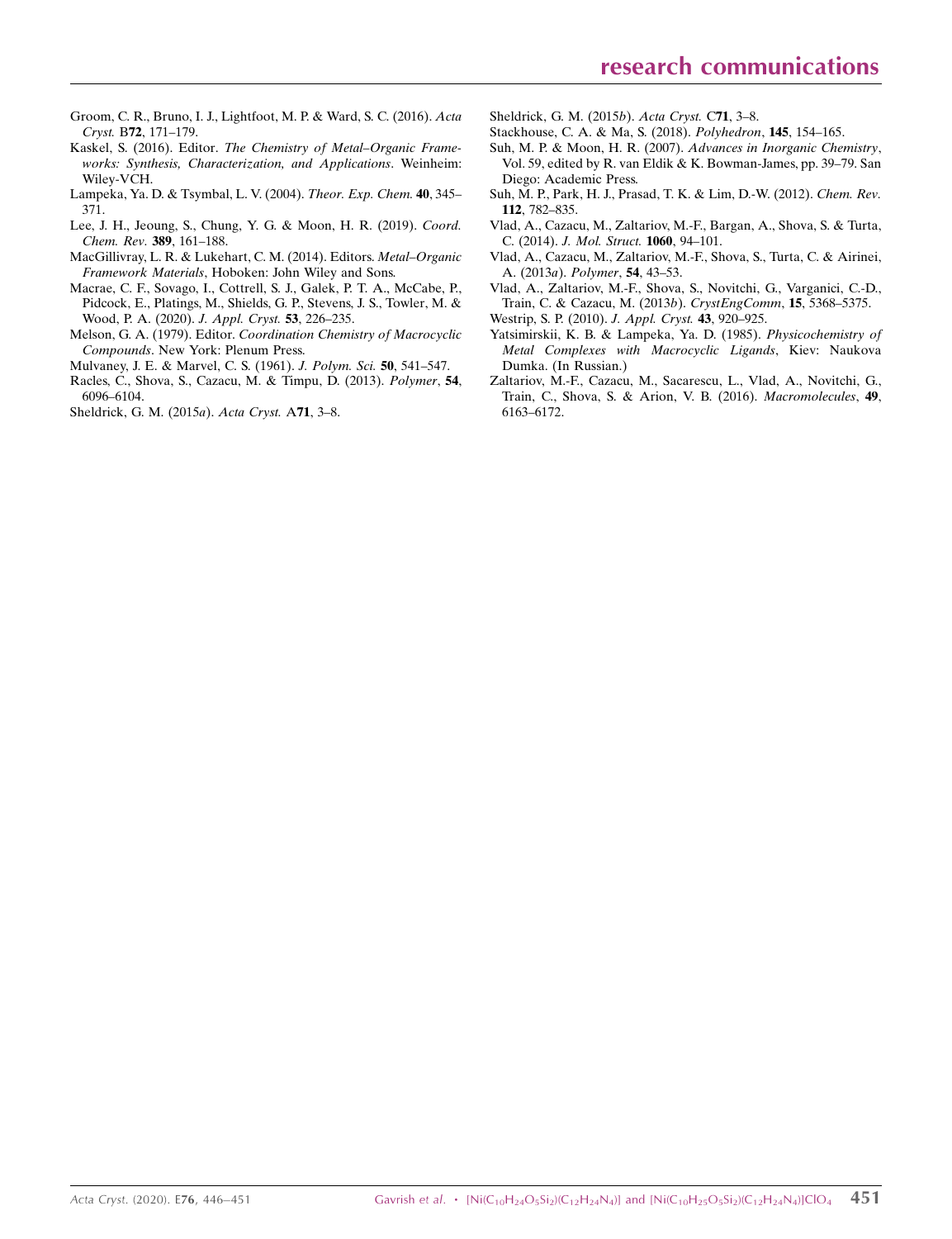# *Acta Cryst.* (2020). E**76**, 446-451 [https://doi.org/10.1107/S2056989020002327]

**Syntheses and crystal structures of the one-dimensional coordination polymers formed by [Ni(cyclam)]2+ cations and 1,3-bis(3-carboxypropyl)tetramethyldisiloxane anions in different degrees of deprotonation**

# **Sergey P. Gavrish, Sergiu Shova, Maria Cazacu, Mihaela Dascalu and Yaroslaw D. Lampeka**

# **Computing details**

For both structures, data collection: *CrysAlis PRO* (Agilent, 2014); cell refinement: *CrysAlis PRO* (Agilent, 2014); data reduction: *CrysAlis PRO* (Agilent, 2014). Program(s) used to solve structure: *SIR2008* (Burla *et al.*, 2007) for (I); SHELXT (Sheldrick, 2015a) for (II). For both structures, program(s) used to refine structure: *SHELXL2018/3* (Sheldrick, 2015b); molecular graphics: *Mercury* (Macrae *et al.*, 2020); software used to prepare material for publication: *publCIF* (Westrip, 2010).

*catena***-Poly[[(1,4,8,11-tetraazacyclotetradecane-***κ***<sup>4</sup>** *N***<sup>1</sup> ,***N***<sup>4</sup> ,***N***<sup>8</sup> ,***N***11)nickel(II)]-***µ***-1,3-bis(3 carboxylatopropyl)tetramethyldisiloxane-***κ***<sup>2</sup>** *O***:***O***′] (I)** 

*Crystal data*

| $[Ni(C_{10}H_{24}O_5Si_2)(C_{12}H_{24}N_4)]$ |
|----------------------------------------------|
| $M_r = 563.53$                               |
| Monoclinic, $P2_1/c$                         |
| $a = 13.033(5)$ Å                            |
| $b = 12.877(10)$ Å                           |
| $c = 9.028(3)$ Å                             |
| $\beta$ = 101.31 (3) <sup>o</sup>            |
| $V = 1485.7(13)$ Å <sup>3</sup>              |
| $Z = 2$                                      |
|                                              |

## *Data collection*

Agilent Xcalibur, Eos diffractometer Radiation source: Enhance (Mo) X-ray Source Graphite monochromator Detector resolution: 16.1593 pixels mm-1 *ω* scans Absorption correction: multi-scan (CrysAlis PRO; Agilent, 2014)  $T_{\text{min}} = 0.694, T_{\text{max}} = 1.000$ 

 $F(000) = 608$  $D_x = 1.260$  Mg m<sup>-3</sup> Mo *Kα* radiation,  $\lambda = 0.71073$  Å Cell parameters from 468 reflections  $\theta$  = 2.2–23.0°  $\mu$  = 0.77 mm<sup>-1</sup>  $T = 173 \text{ K}$ Plate, clear light colourless  $0.25 \times 0.25 \times 0.05$  mm

3957 measured reflections 3957 independent reflections 2499 reflections with  $I > 2\sigma(I)$  $R_{\text{int}} = 0.040$  $\theta_{\text{max}} = 25.0^{\circ}, \theta_{\text{min}} = 2.3^{\circ}$  $h = -15 \rightarrow 15$  $k = -15 \rightarrow 15$  $l = -10 \rightarrow 9$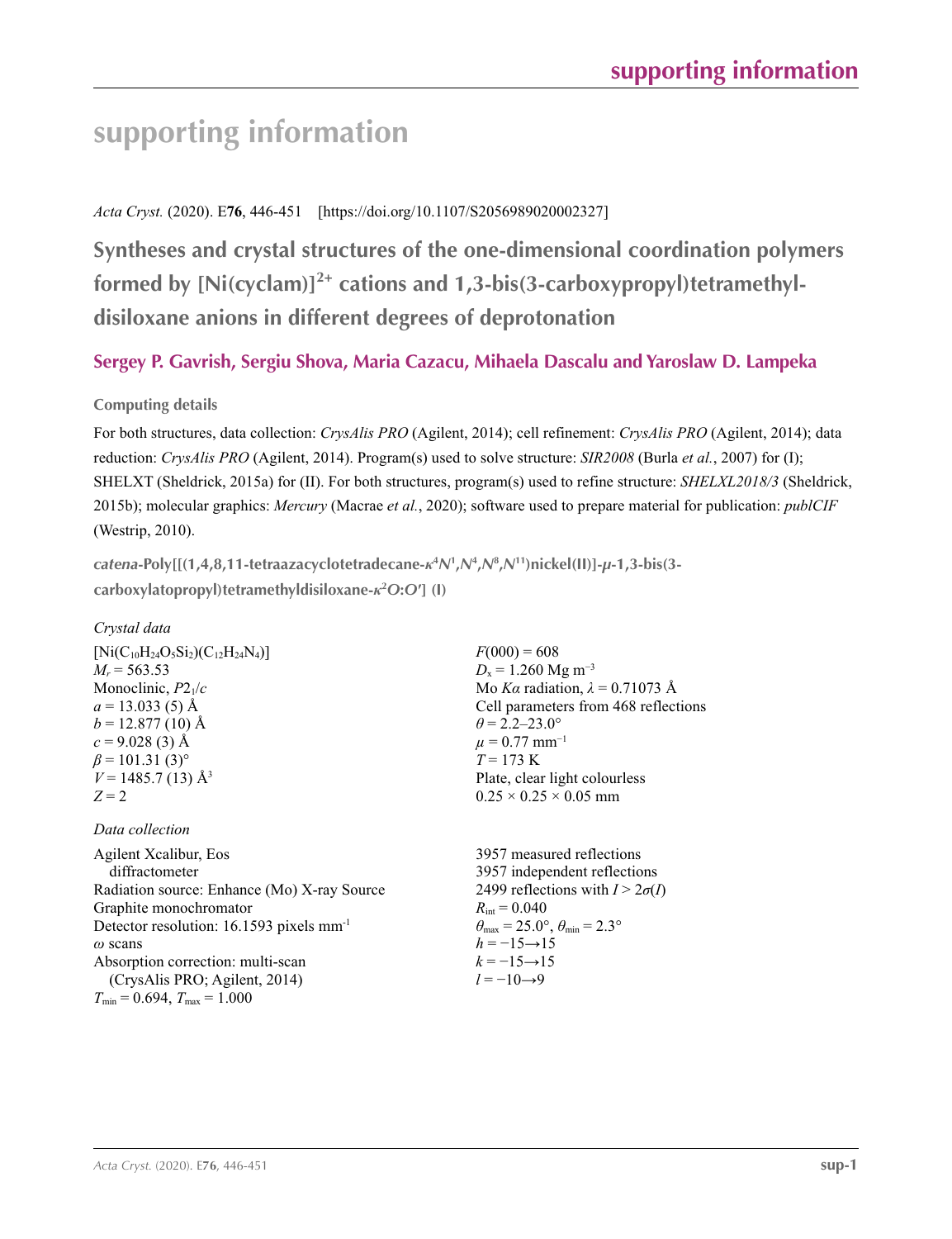## *Refinement*

| Refinement on $F^2$             | Primary atom site location: structure-invariant    |
|---------------------------------|----------------------------------------------------|
| Least-squares matrix: full      | direct methods                                     |
| $R[F^2 > 2\sigma(F^2)] = 0.065$ | Hydrogen site location: inferred from              |
| $wR(F^2) = 0.143$               | neighbouring sites                                 |
| $S = 1.00$                      | H-atom parameters constrained                      |
| 3957 reflections                | $w = 1/[\sigma^2(F_0^2) + (0.0618P)^2]$            |
| 165 parameters                  | where $P = (F_o^2 + 2F_c^2)/3$                     |
| 6 restraints                    | $(\Delta/\sigma)_{\text{max}}$ < 0.001             |
|                                 | $\Delta \rho_{\text{max}} = 0.56 \text{ e A}^{-3}$ |
|                                 | $\Delta \rho_{\rm min} = -0.61$ e Å <sup>-3</sup>  |
| Special details                 |                                                    |

**Geometry**. All esds (except the esd in the dihedral angle between two l.s. planes) are estimated using the full covariance matrix. The cell esds are taken into account individually in the estimation of esds in distances, angles and torsion angles; correlations between esds in cell parameters are only used when they are defined by crystal symmetry. An approximate (isotropic) treatment of cell esds is used for estimating esds involving l.s. planes. **Refinement**. Refined as a 2-component twin.

*Fractional atomic coordinates and isotropic or equivalent isotropic displacement parameters (Å<sup>2</sup>)* 

|                  | $\boldsymbol{x}$ | $\mathcal{Y}$ | $\boldsymbol{Z}$ | $U_{\rm iso}$ */ $U_{\rm eq}$ | Occ. (2) |
|------------------|------------------|---------------|------------------|-------------------------------|----------|
| Ni1              | 1.000000         | 0.500000      | 0.500000         | 0.0224(3)                     |          |
| Si1              | 0.51530(16)      | 0.4465(2)     | 0.1590(4)        | 0.0810(8)                     |          |
| O <sub>1</sub>   | 0.8723(3)        | 0.4020(3)     | 0.4131(4)        | 0.0278(10)                    |          |
| O2               | 0.9375(4)        | 0.2757(3)     | 0.2920(5)        | 0.0546(13)                    |          |
| O <sub>3</sub>   | 0.4991(12)       | 0.4662(10)    | $-0.0400(11)$    | 0.090(4)                      | 0.5      |
| N1               | 1.1059(4)        | 0.4111(4)     | 0.4113(5)        | 0.0313(13)                    |          |
| H1               | 1.068906         | 0.348403      | 0.368383         | $0.038*$                      |          |
| N2               | 1.0173(4)        | 0.4173(4)     | 0.6987(5)        | 0.0302(12)                    |          |
| H2               | 0.974805         | 0.354292      | 0.677540         | $0.036*$                      |          |
| C1               | 1.1301(5)        | 0.4718(5)     | 0.2850(7)        | 0.047(2)                      |          |
| H1A              | 1.161336         | 0.427243      | 0.219319         | $0.057*$                      |          |
| H1B              | 1.179620         | 0.526309      | 0.323016         | $0.057*$                      |          |
| C2               | 0.9705(5)        | 0.4810(5)     | 0.8028(7)        | 0.050(2)                      |          |
| H2A              | 1.018601         | 0.535473      | 0.845711         | $0.060*$                      |          |
| H2B              | 0.955552         | 0.438364      | 0.884604         | $0.060*$                      |          |
| C <sub>3</sub>   | 1.1239(5)        | 0.3849(5)     | 0.7630(7)        | 0.051(2)                      |          |
| H <sub>3</sub> A | 1.123929         | 0.344748      | 0.853931         | $0.061*$                      |          |
| H3B              | 1.167199         | 0.445811      | 0.790758         | $0.061*$                      |          |
| C <sub>4</sub>   | 1.1691(6)        | 0.3211(6)     | 0.6537(9)        | 0.056(2)                      |          |
| H <sub>4</sub> A | 1.118692         | 0.267578      | 0.614158         | $0.067*$                      |          |
| H4B              | 1.230881         | 0.286356      | 0.709093         | $0.067*$                      |          |
| C <sub>5</sub>   | 1.1991(5)        | 0.3767(5)     | 0.5216(8)        | 0.050(2)                      |          |
| H <sub>5</sub> A | 1.241788         | 0.436626      | 0.557967         | $0.061*$                      |          |
| H5B              | 1.240623         | 0.330662      | 0.471842         | $0.061*$                      |          |
| C6               | 0.8685(5)        | 0.3154(5)     | 0.3510(7)        | 0.0354(16)                    |          |
| C7               | 0.7696(5)        | 0.2514(5)     | 0.3470(8)        | 0.0449(18)                    |          |
| H7A              | 0.778986         | 0.208718      | 0.437187         | $0.054*$                      |          |
| H7B              | 0.760544         | 0.205156      | 0.260604         | $0.054*$                      |          |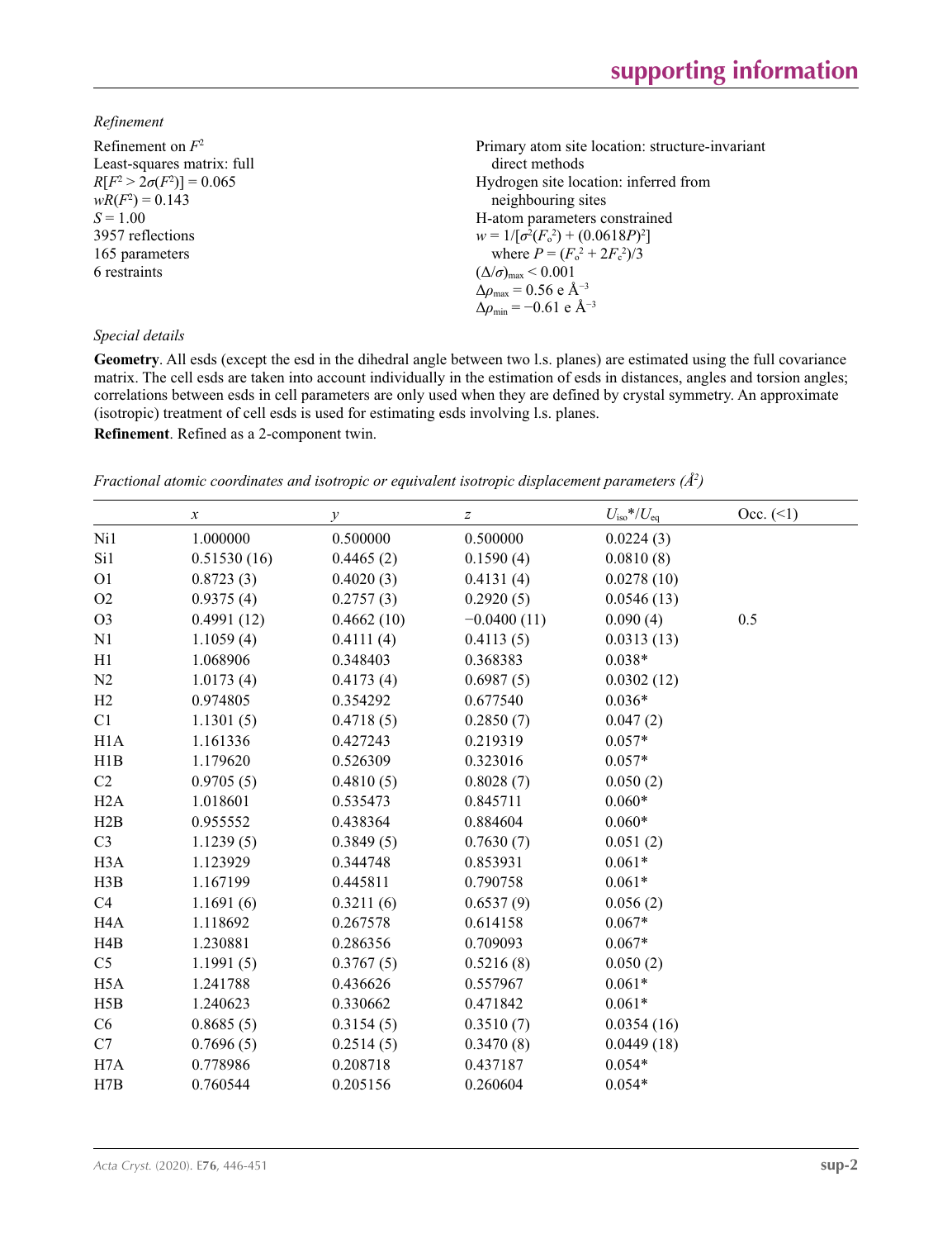| C8               | 0.6702(5)  | 0.3156(5)  | 0.3376(7) | 0.0403(18) |     |
|------------------|------------|------------|-----------|------------|-----|
| H <sub>8</sub> A | 0.613522   | 0.269978   | 0.350886  | $0.048*$   |     |
| H8B              | 0.680861   | 0.365496   | 0.419680  | $0.048*$   |     |
| C9               | 0.6386(4)  | 0.3731(5)  | 0.1896(8) | 0.0517(19) |     |
| H9A              | 0.634154   | 0.323019   | 0.108349  | $0.062*$   |     |
| H9B              | 0.694402   | 0.421166   | 0.180578  | $0.062*$   |     |
| C10X             | 0.4972(14) | 0.5342(14) | 0.313(2)  | 0.139(5)   | 0.5 |
| H10A             | 0.504595   | 0.495602   | 0.405513  | $0.209*$   | 0.5 |
| H10B             | 0.428590   | 0.564443   | 0.289455  | $0.209*$   | 0.5 |
| H10C             | 0.548903   | 0.588187   | 0.324362  | $0.209*$   | 0.5 |
| C11              | 0.3986(16) | 0.369(2)   | 0.171(7)  | 0.139(5)   | 0.5 |
| H11A             | 0.340588   | 0.414111   | 0.173486  | $0.209*$   | 0.5 |
| H11B             | 0.412287   | 0.327371   | 0.261206  | $0.209*$   | 0.5 |
| H11C             | 0.382182   | 0.324019   | 0.084404  | $0.209*$   | 0.5 |
| C10              | 0.5355(15) | 0.5612(13) | 0.283(2)  | 0.139(5)   | 0.5 |
| H10D             | 0.581626   | 0.609001   | 0.247371  | $0.209*$   | 0.5 |
| H10E             | 0.565898   | 0.539997   | 0.384236  | $0.209*$   | 0.5 |
| H10F             | 0.469460   | 0.594367   | 0.282739  | $0.209*$   | 0.5 |
| C11X             | 0.4087(17) | 0.3521(18) | 0.156(7)  | 0.139(5)   | 0.5 |
| H11D             | 0.342613   | 0.385730   | 0.121176  | $0.209*$   | 0.5 |
| H11E             | 0.411408   | 0.325433   | 0.255871  | $0.209*$   | 0.5 |
| H11F             | 0.416537   | 0.296006   | 0.088976  | $0.209*$   | 0.5 |
|                  |            |            |           |            |     |

*Atomic displacement parameters (Å2 )*

|                | $U^{11}$   | $U^{22}$   | $U^{33}$  | $U^{12}$      | $U^{13}$      | $U^{23}$      |
|----------------|------------|------------|-----------|---------------|---------------|---------------|
| Ni1            | 0.0285(5)  | 0.0157(5)  | 0.0236(5) | 0.0026(6)     | 0.0068(5)     | 0.0002(6)     |
| Si1            | 0.0406(13) | 0.0755(19) | 0.119(2)  | $-0.0021(12)$ | $-0.0034(15)$ | 0.0400(17)    |
| O <sub>1</sub> | 0.029(2)   | 0.019(3)   | 0.035(3)  | 0.003(2)      | 0.0052(18)    | $-0.0074(19)$ |
| O <sub>2</sub> | 0.046(3)   | 0.031(3)   | 0.091(4)  | $-0.006(2)$   | 0.023(3)      | $-0.033(3)$   |
| O <sub>3</sub> | 0.103(8)   | 0.105(14)  | 0.043(9)  | 0.010(10)     | $-0.031(9)$   | 0.010(6)      |
| N1             | 0.037(3)   | 0.014(3)   | 0.046(3)  | $-0.002(3)$   | 0.017(3)      | $-0.012(2)$   |
| N2             | 0.045(3)   | 0.025(3)   | 0.019(3)  | $-0.013(3)$   | 0.001(2)      | 0.005(2)      |
| C <sub>1</sub> | 0.070(5)   | 0.028(5)   | 0.056(5)  | $-0.014(4)$   | 0.042(4)      | $-0.013(3)$   |
| C <sub>2</sub> | 0.077(6)   | 0.039(6)   | 0.040(4)  | $-0.013(4)$   | 0.026(4)      | 0.003(4)      |
| C <sub>3</sub> | 0.060(5)   | 0.046(5)   | 0.040(4)  | $-0.002(4)$   | $-0.007(4)$   | 0.023(4)      |
| C4             | 0.041(4)   | 0.029(5)   | 0.089(6)  | 0.009(4)      | $-0.009(4)$   | 0.018(4)      |
| C <sub>5</sub> | 0.038(4)   | 0.029(5)   | 0.085(6)  | 0.006(4)      | 0.016(4)      | $-0.008(4)$   |
| C <sub>6</sub> | 0.034(4)   | 0.025(5)   | 0.046(4)  | $-0.002(3)$   | 0.003(3)      | $-0.003(3)$   |
| C7             | 0.038(4)   | 0.022(5)   | 0.074(5)  | $-0.001(3)$   | 0.009(3)      | $-0.008(4)$   |
| C8             | 0.032(4)   | 0.039(5)   | 0.050(4)  | $-0.002(3)$   | 0.007(3)      | $-0.001(3)$   |
| C9             | 0.034(4)   | 0.067(5)   | 0.053(4)  | $-0.009(4)$   | 0.006(4)      | 0.011(4)      |
| C10X           | 0.039(6)   | 0.077(7)   | 0.295(14) | 0.005(5)      | 0.016(7)      | 0.004(9)      |
| C11            | 0.039(6)   | 0.077(7)   | 0.295(14) | 0.005(5)      | 0.016(7)      | 0.004(9)      |
| C10            | 0.039(6)   | 0.077(7)   | 0.295(14) | 0.005(5)      | 0.016(7)      | 0.004(9)      |
| C11X           | 0.039(6)   | 0.077(7)   | 0.295(14) | 0.005(5)      | 0.016(7)      | 0.004(9)      |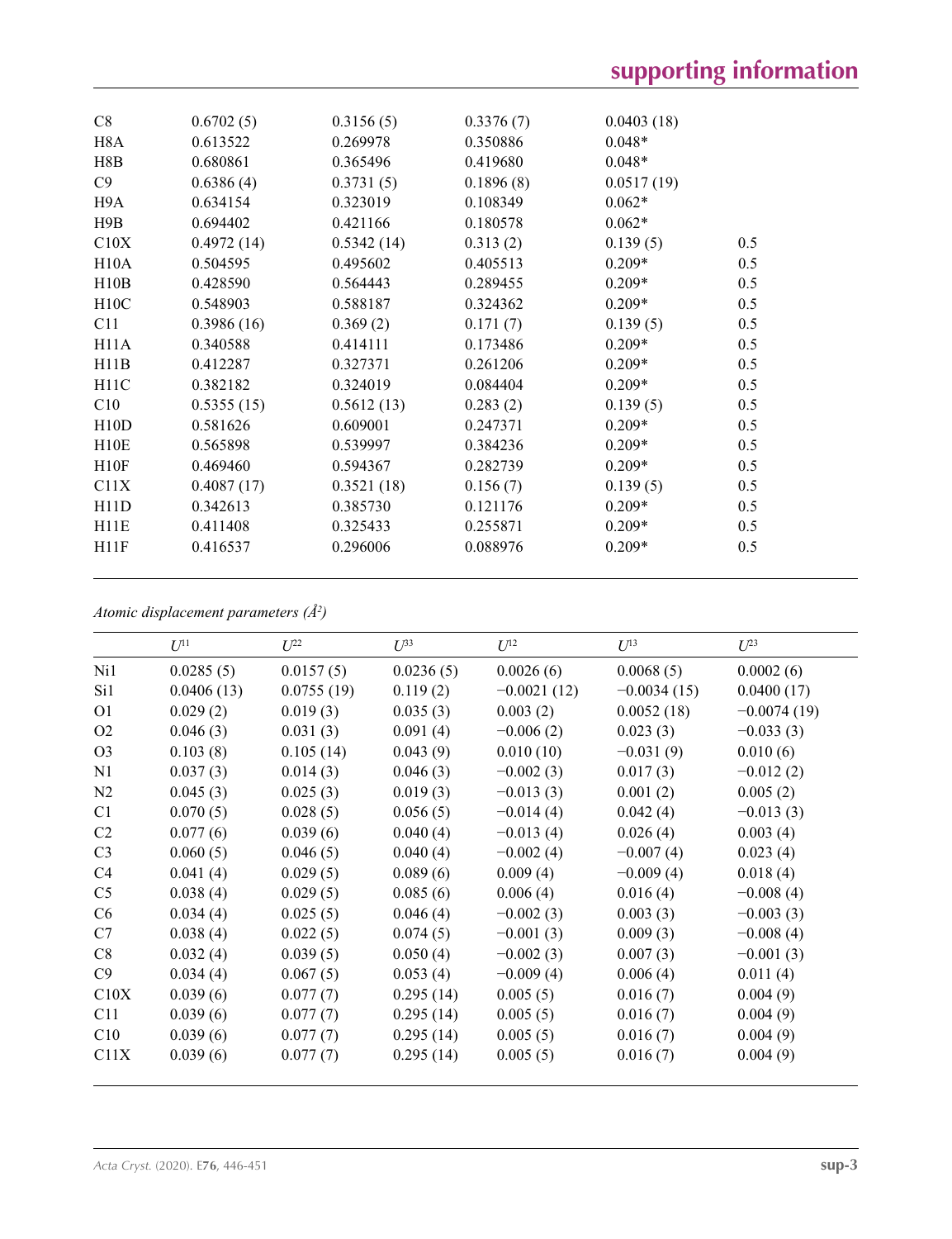*Geometric parameters (Å, º)*

| $Ni1 - O1$                   | 2.113(4)   | $C3$ -H3B        | 0.9700   |
|------------------------------|------------|------------------|----------|
| $Ni1 - O1$ <sup>i</sup>      | 2.113(4)   | $C3-C4$          | 1.491(9) |
| $Ni1 - N1$                   | 2.071(4)   | $C4 - H4A$       | 0.9700   |
| $Ni1 - N1$ <sup>i</sup>      | 2.071(4)   | $C4 - H4B$       | 0.9700   |
| $Ni1 - N2$                   | 2.060(4)   | $C4 - C5$        | 1.508(9) |
| $Ni1 - N2$ <sup>i</sup>      | 2.060(4)   | $C5 - H5A$       | 0.9700   |
| $Si1 - O3$                   | 1.785(11)  | $C5 - H5B$       | 0.9700   |
| $Si1 - O3$ <sup>ii</sup>     | 1.541(13)  | $C6 - C7$        | 1.524(9) |
| $Si1 - C9$                   | 1.838(6)   | $C7 - H7A$       | 0.9700   |
| $Si1 - C10X$                 | 1.842(7)   | $C7 - H7B$       | 0.9700   |
| $Si1 - C11$                  | 1.842(7)   | $C7-C8$          | 1.525(8) |
| $Si1 - C10$                  | 1.842(7)   | $C8 - H8A$       | 0.9700   |
| $Si1 - C11X$                 | 1.842(7)   | $C8 - H8B$       | 0.9700   |
| $O1 - C6$                    | 1.245(7)   | $C8-C9$          | 1.512(8) |
| $O2 - C6$                    | 1.242(7)   | $C9 - H9A$       | 0.9700   |
| $O3 - O3$ <sup>ii</sup>      | 1.13(2)    | $C9 - H9B$       | 0.9700   |
| $N1 - H1$                    | 0.9800     | $C10X - H10A$    | 0.9600   |
| $N1 - C1$                    | 1.467(7)   | $C10X - H10B$    | 0.9600   |
| $N1 - C5$                    | 1.479(7)   | $C10X - H10C$    | 0.9600   |
| $N2-H2$                      | 0.9800     | $C11 - H11A$     | 0.9600   |
| $N2-C2$                      | 1.467(7)   | $C11 - H11B$     | 0.9600   |
| $N2-C3$                      | 1.459(7)   | $C11 - H11C$     | 0.9600   |
| $Cl-H1A$                     | 0.9700     | $C10 - H10D$     | 0.9600   |
| Cl—H1B                       | 0.9700     | $C10 - H10E$     | 0.9600   |
| $C1-C2$ <sup>i</sup>         | 1.519(8)   | $C10 - H10F$     | 0.9600   |
| $C2 - H2A$                   | 0.9700     | $C11X - H11D$    | 0.9600   |
| $C2 - H2B$                   | 0.9700     | $C11X - H11E$    | 0.9600   |
| $C3 - H3A$                   | 0.9700     | $C11X - H11F$    | 0.9600   |
| $O1^i$ -Ni $1$ -O1           | 180.0      | $N2 - C3 - C4$   | 111.3(5) |
| $N1 - N11 - 01$              | 93.58 (17) | НЗА-СЗ-НЗВ       | 108.0    |
| $N1^i$ — $Ni1$ — $O1$        | 86.42 (17) | $C4-C3-H3A$      | 109.4    |
| $N1 - N11 - O1$ <sup>i</sup> | 86.42 (17) | $C4-C3-H3B$      | 109.4    |
| $N1^i$ — $N11$ — $O1^i$      | 93.58 (17) | $C3-C4-H4A$      | 108.0    |
| $N1 - N11 - N1$ <sup>i</sup> | 180.0      | $C3-C4-H4B$      | 108.0    |
| $N2^i$ -Ni1-01               | 92.40 (16) | $C3-C4-C5$       | 117.3(6) |
| $N2 - Ni1 - O1$ <sup>i</sup> | 92.40(16)  | $HA$ -C4-H4B     | 107.2    |
| $N2 - Ni1 - O1$              | 87.60 (16) | $C5-C4-H4A$      | 108.0    |
| $N2^i$ -Ni1--O1 <sup>i</sup> | 87.60 (16) | $C5-C4-H4B$      | 108.0    |
| $N2 - N11 - N1$ <sup>i</sup> | 85.21 (19) | $N1-C5-C4$       | 111.6(5) |
| $N2^i$ -Ni1-N1 <sup>i</sup>  | 94.79 (19) | $N1-C5-H5A$      | 109.3    |
| $N2 - N11 - N1$              | 94.79 (19) | $N1-C5-H5B$      | 109.3    |
| $N2^i$ -Ni1-N1               | 85.21 (19) | $C4-C5-H5A$      | 109.3    |
| $N2^i$ -Ni1- $N2$            | 180.0(2)   | $C4-C5-H5B$      | 109.3    |
| $O3^{ii} - Si1 - O3$         | 38.8(7)    | $H5A - C5 - H5B$ | 108.0    |
| $O3 - Si1 - C9$              | 98.7(5)    | $O1 - C6 - C7$   | 117.0(6) |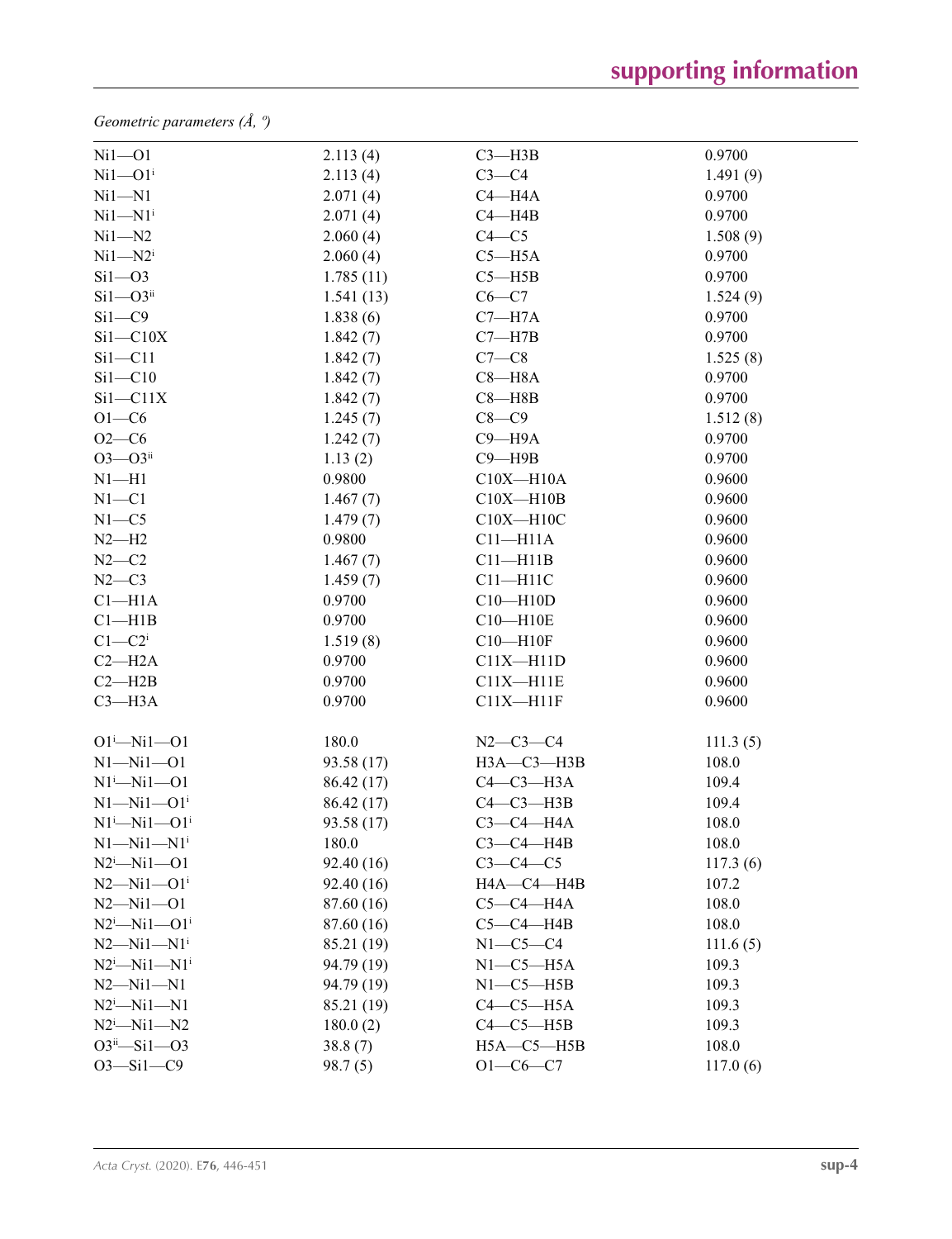| $O3ii - Si1 - C9$             | 117.6(6)    | $O2-C6-O1$           | 126.5(6) |
|-------------------------------|-------------|----------------------|----------|
| $O3ii$ -Sil-Cl0X              | 93.6(8)     | $O2-C6-C7$           | 116.5(6) |
| $O3 - Si1 - C10X$             | 131.7(9)    | $C6-C7-H7A$          | 108.7    |
| $O3 - Si1 - C11$              | 102(2)      | $C6-C7-H7B$          | 108.7    |
| $O3^{ii} - Si1 - C11$         | 116.7(16)   | $C6 - C7 - C8$       | 114.4(5) |
| $O3 - Si1 - C10$              | 118.2(9)    | $H7A - C7 - H7B$     | 107.6    |
| $O3^{ii} - Si1 - C10$         | 79.8 (9)    | $C8-C7-H7A$          | 108.7    |
| $O3 - Si1 - C11X$             | 98(2)       | $C8-C7-H7B$          | 108.7    |
| $O3ii$ —Si $1$ —C $11X$       | 118.8(18)   | $C7-C8-H8A$          | 108.9    |
| $C9 - Si1 - C10X$             | 116.1(7)    | $C7-C8-H8B$          | 108.9    |
| $C9 - Si1 - C11$              | 114.8(10)   | $H8A - C8 - H8B$     | 107.7    |
| $C9 - Si1 - C10$              | 107.7(7)    | $C9 - C8 - C7$       | 113.3(5) |
| $C9 - Si1 - C11X$             | 107.3(9)    | $C9-C8-H8A$          | 108.9    |
| $C11 - Si1 - C10X$            | 93.4(18)    | $C9 - C8 - H8B$      | 108.9    |
| $C11X-Si1-C10$                | 123.8(18)   | $Si1-C9-H9A$         | 107.9    |
| $C6 - O1 - Ni1$               | 131.4(4)    | $Si1-C9-H9B$         | 107.9    |
| $Si1^{ii}$ - $O3$ - $Si1$     | 141.2(7)    | $C8-C9-Si1$          | 117.6(4) |
| $O3^{ii} - O3 - Si1$          | 58.8(11)    | С8-С9-Н9А            | 107.9    |
| $O3^{ii}$ - $O3$ - $Si1^{ii}$ | 82.4 (14)   | $C8-C9-$ H9B         | 107.9    |
| $Ni1 - N1 - H1$               | 107.2       | Н9А-С9-Н9В           | 107.2    |
| $Cl-M1-Ni1$                   | 105.5(4)    | $Si1-C10X-H10A$      | 109.5    |
| $Cl-M1-H1$                    | 107.2       | $Si1-C10X-H10B$      | 109.5    |
| $C1 - N1 - C5$                | 114.1(5)    | $Si1-C10X-H10C$      | 109.5    |
| $C5-M1-Ni1$                   | 115.3(4)    | $H10A - C10X - H10B$ | 109.5    |
| $C5-M1-H1$                    | 107.2       | $H10A - C10X - H10C$ | 109.5    |
| $Ni1 - N2 - H2$               | 107.3       | $H10B - C10X - H10C$ | 109.5    |
| $C2-M2-Ni1$                   | 106.3(4)    | $Si1-C11-H11A$       | 109.5    |
| $C2 - N2 - H2$                | 107.3       | $Si1-C11-H11B$       | 109.5    |
| $C3 - N2 - N11$               | 115.3(4)    | $Si1-C11-H11C$       | 109.5    |
| $C3 - N2 - H2$                | 107.3       | $H11A - C11 - H11B$  | 109.5    |
| $C3 - N2 - C2$                | 112.9(5)    | H11A-C11-H11C        | 109.5    |
| $N1-C1-H1A$                   | 109.9       | H11B-C11-H11C        | 109.5    |
| $N1-C1-H1B$                   | 109.9       | $Si1-C10-H10D$       | 109.5    |
| $N1-C1-C2$ <sup>i</sup>       | 108.9(5)    | Si1-C10-H10E         | 109.5    |
| $H1A - C1 - H1B$              | 108.3       | $Si1-C10-H10F$       | 109.5    |
| $C2$ <sup>i</sup> - $C1$ -H1A | 109.9       | H10D-C10-H10E        | 109.5    |
| $C2$ <sup>i</sup> - $C1$ -H1B | 109.9       | H10D-C10-H10F        | 109.5    |
| $N2 - C2 - C1$ <sup>i</sup>   | 108.3(5)    | H10E-C10-H10F        | 109.5    |
| $N2-C2-H2A$                   | 110.0       | $Si1-C11X-H11D$      | 109.5    |
| $N2-C2-H2B$                   | 110.0       | $Si1-C11X-H11E$      | 109.5    |
| $Cl^i$ -C2-H2A                | 110.0       | $Si1-C11X-H11F$      | 109.5    |
| $Cl^1$ -C2-H2B                | 110.0       | H11D-C11X-H11E       | 109.5    |
| $H2A - C2 - H2B$              | 108.4       | $H11D-C11X-H11F$     | 109.5    |
| $N2-C3-H3A$                   | 109.4       | $H11E-C11X-H11F$     | 109.5    |
| $N2-C3-H3B$                   | 109.4       |                      |          |
|                               |             |                      |          |
| $Ni1 - O1 - C6 - O2$          | $-18.8(10)$ | $C6-C7-C8-C9$        | 67.1(7)  |
| $Ni1 - O1 - C6 - C7$          | 161.1(4)    | $C7-C8-C9-Si1$       | 176.0(4) |
|                               |             |                      |          |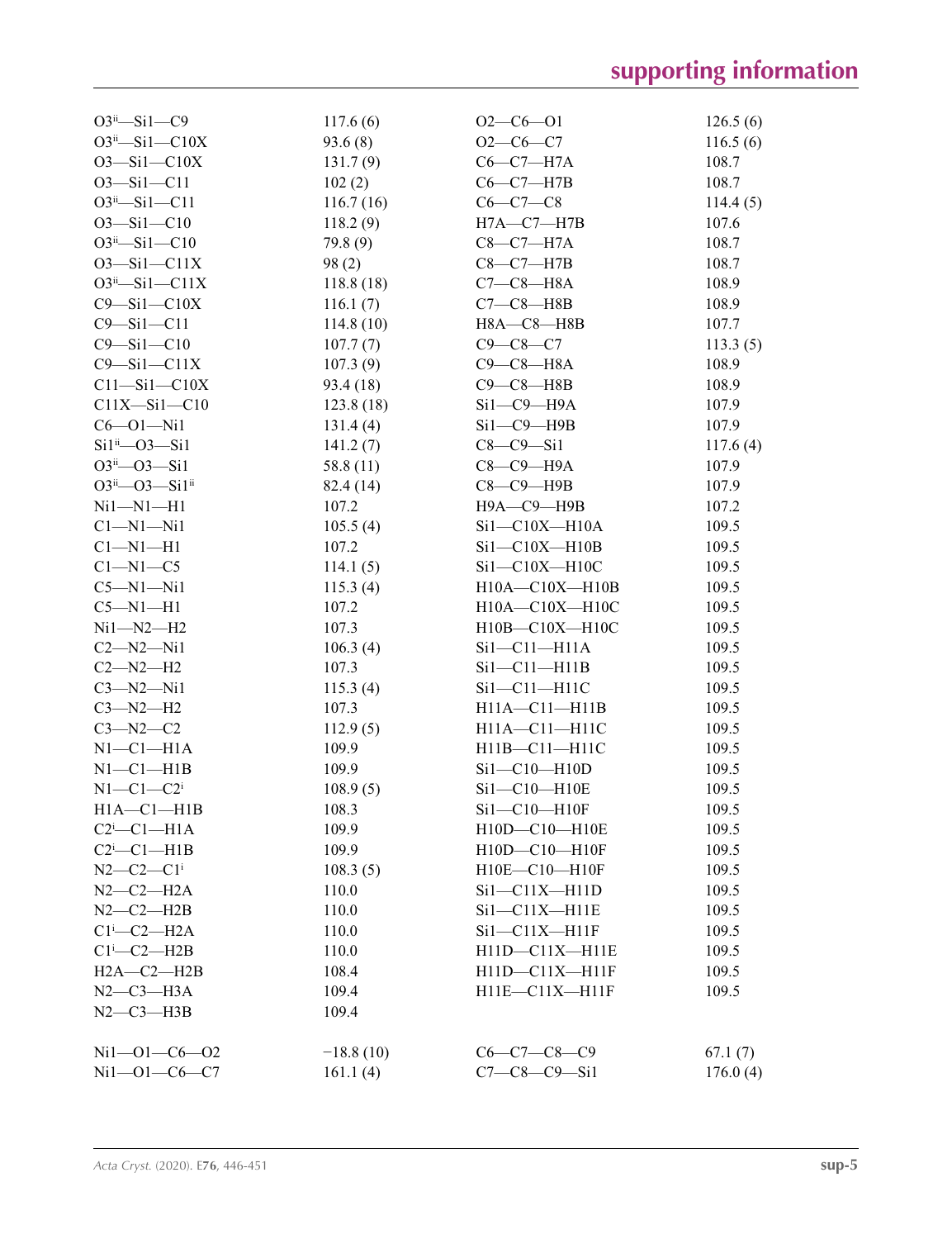| $Ni1 - N1 - C1 - C2$            | $-41.9(5)$  | $C9 - Si1 - O3 - Si1$ <sup>ii</sup>    | $-123.8(15)$ |
|---------------------------------|-------------|----------------------------------------|--------------|
| $Ni1 - N1 - C5 - C4$            | 53.8 $(7)$  | $C9 - Si1 - O3 - O3$ <sup>ii</sup>     | $-123.8(15)$ |
| $Ni1 - N2 - C2 - C1$            | 41.2(5)     | $C10X - Si1 - O3 - Si1ii$              | 13(2)        |
| $Ni1 - N2 - C3 - C4$            | $-57.1(7)$  | $C10X-Si1-03-03ii$                     | 13(2)        |
| $O1-C6-C7-C8$                   | 31.8(8)     | $C10X-Si1-C9-C8$                       | 49.5(9)      |
| $O2-C6-C7-C8$                   | $-148.4(6)$ | $C11 - Si1 - O3 - Si1ii$               | 118.5(18)    |
| $O3^{ii} - Si1 - O3 - Si1^{ii}$ | 0.003(1)    | $C11 - Si1 - O3 - O3$ <sup>ii</sup>    | 118.5(18)    |
| $O3 - Si1 - C9 - C8$            | $-165.0(7)$ | $C11-Si1-C9-C8$                        | $-58(2)$     |
| $O3^{ii} - Si1 - C9 - C8$       | 159.0(6)    | $C10$ —Si $1$ —O3—Si $1$ <sup>ii</sup> | $-8.3(19)$   |
| $N2-C3-C4-C5$                   | 72.9(8)     | $C10-Si1-03-03ii$                      | $-8.3(19)$   |
| $C1 - N1 - C5 - C4$             | 176.2(5)    | $C10$ —Si $1$ —C $9$ —C $8$            | 71.5(10)     |
| $C2 - N2 - C3 - C4$             | $-179.6(5)$ | $C11X-Si1-03-Si1ii$                    | 127.1(18)    |
| $C3 - N2 - C2 - C1$             | 168.6(5)    | $C11X-Si1-03-03ii$                     | 127.1(18)    |
| $C3 - C4 - C5 - N1$             | $-71.1(8)$  | $C11X-Si1-C9-C8$                       | $-64(2)$     |
| $C5-M1-C1-C2$ <sup>i</sup>      | $-169.5(5)$ |                                        |              |
|                                 |             |                                        |              |

Symmetry codes: (i) −*x*+2, −*y*+1, −*z*+1; (ii) −*x*+1, −*y*+1, −*z*.

## *Hydrogen-bond geometry (Å, º)*

| $D$ —H… $A$             | D—H  | $H\cdots A$ | $D\cdots A$ | $D$ —H… $A$ |
|-------------------------|------|-------------|-------------|-------------|
| $N1-H1\cdots$ O2        | 0.98 | 1.96        | 2.845(6)    | 150         |
| $N2$ —H $2\cdots$ O2iii | 0.98 | 2.07        | 2.883(6)    | 139         |

Symmetry code: (iii) *x*, −*y*+1/2, *z*+1/2.

*catena***-Poly[[[(1,4,8,11-tetraazacyclotetradecane-***κ***<sup>4</sup>** *N***<sup>1</sup> ,***N***<sup>4</sup> ,***N***<sup>8</sup> ,***N***11)nickel(II)]-***µ***-4-({[(3-**

**carboxypropyl)dimethylsilyl]oxy}dimethylsilyl)butanoato-***κ***<sup>2</sup>** *O***:***O***′] perchlorate] (II)** 

## *Crystal data*

| $[Ni(C_{10}H_{25}O_5Si_2)(C_{12}H_{24}N_4)]ClO_4$ | $Z = 2$                                |
|---------------------------------------------------|----------------------------------------|
| $M_r = 663.99$                                    | $F(000) = 708$                         |
| Triclinic, P1                                     | $D_x = 1.296$ Mg m <sup>-3</sup>       |
| $a = 9.3815(7)$ Å                                 | Mo Ka radiation, $\lambda = 0.71073$ Å |
| $b = 12.9009(8)$ Å                                | Cell parameters from 2033 reflections  |
| $c = 14.7604(10)$ Å                               | $\theta$ = 1.7–24.6°                   |
| $\alpha$ = 99.309 (5) <sup>o</sup>                | $\mu = 0.77$ mm <sup>-1</sup>          |
| $\beta$ = 100.343 (6) <sup>o</sup>                | $T = 200 \text{ K}$                    |
| $\gamma = 99.232(6)$ °                            | Block, clear light colourless          |
| $V = 1700.9$ (2) Å <sup>3</sup>                   | $0.45 \times 0.35 \times 0.30$ mm      |
|                                                   |                                        |

# *Data collection*

| Agilent Xcalibur, Eos                                | 9606 measured reflections                                               |
|------------------------------------------------------|-------------------------------------------------------------------------|
| diffractometer                                       | 9606 independent reflections                                            |
| Radiation source: Enhance (Mo) X-ray Source          | 5769 reflections with $I > 2\sigma(I)$                                  |
| Graphite monochromator                               | $R_{\text{int}} = 0.063$                                                |
| Detector resolution: 16.1593 pixels mm <sup>-1</sup> | $\theta_{\text{max}} = 25.0^{\circ}, \theta_{\text{min}} = 2.0^{\circ}$ |
| $\omega$ scans                                       | $h = -11 \rightarrow 11$                                                |
| Absorption correction: multi-scan                    | $k = -15 \rightarrow 15$                                                |
| (CrysAlis PRO; Agilent, 2014)                        | $l = -17 \rightarrow 17$                                                |
| $T_{\min}$ = 0.889, $T_{\max}$ = 1.000               |                                                                         |
|                                                      |                                                                         |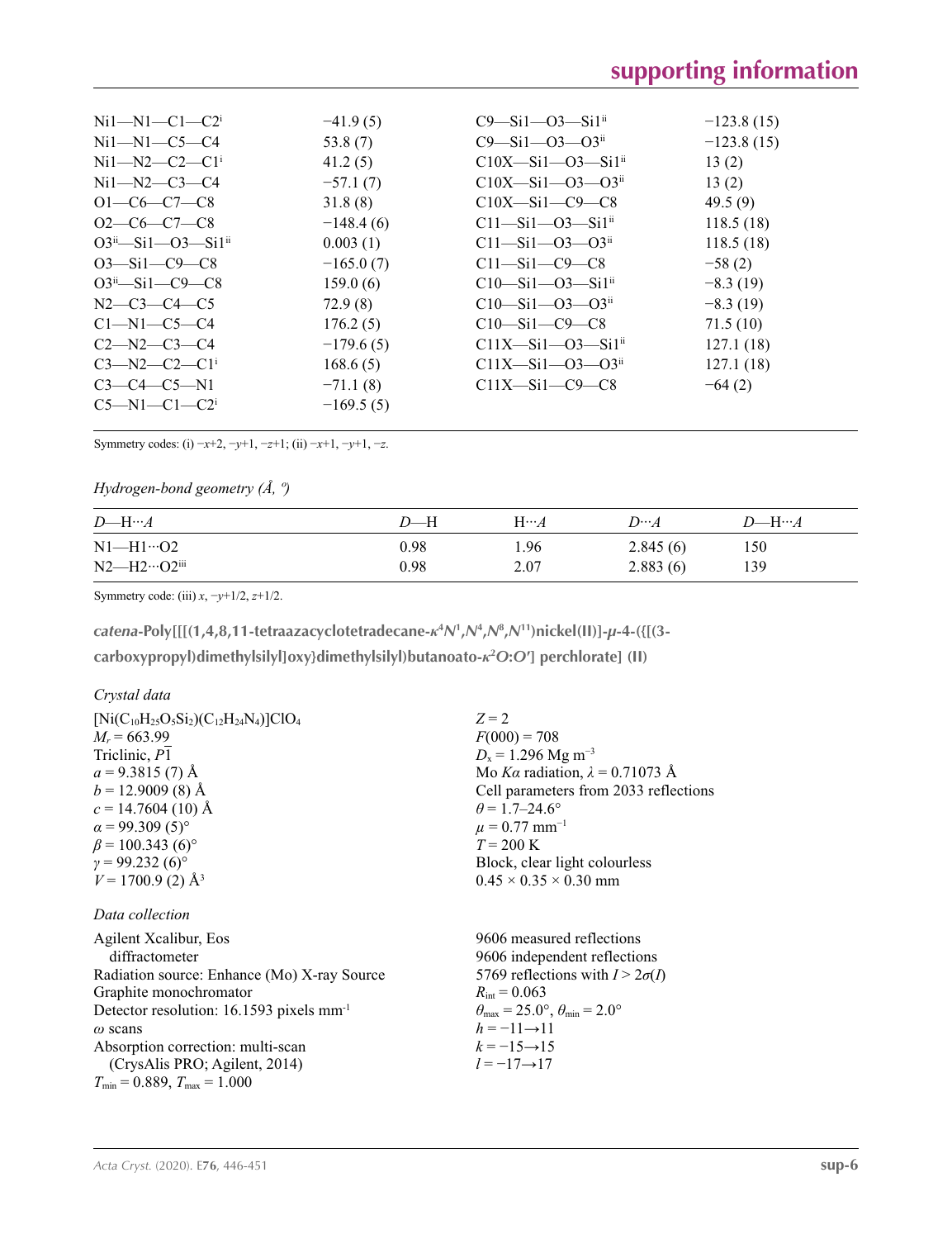## *Refinement*

| Refinement on $F^2$             | Primary atom site location: structure-invariant              |
|---------------------------------|--------------------------------------------------------------|
| Least-squares matrix: full      | direct methods                                               |
| $R[F^2 > 2\sigma(F^2)] = 0.050$ | Hydrogen site location: mixed                                |
| $wR(F^2) = 0.115$               | H-atom parameters constrained                                |
| $S = 1.01$                      | $w = 1/[\sigma^2(F_0^2) + (0.0451P)^2]$                      |
| 9606 reflections                | where $P = (F_0^2 + 2F_c^2)/3$                               |
| 367 parameters                  | $(\Delta/\sigma)_{\text{max}} = 0.002$                       |
| 7 restraints                    | $\Delta \rho_{\text{max}} = 0.51 \text{ e } \text{\AA}^{-3}$ |
|                                 | $\Delta\rho_{\rm min} = -0.44 \text{ e } \text{\AA}^{-3}$    |
| Special details                 |                                                              |

**Geometry**. All esds (except the esd in the dihedral angle between two l.s. planes) are estimated using the full covariance matrix. The cell esds are taken into account individually in the estimation of esds in distances, angles and torsion angles; correlations between esds in cell parameters are only used when they are defined by crystal symmetry. An approximate (isotropic) treatment of cell esds is used for estimating esds involving l.s. planes.

**Refinement**. Refined as a 2-component twin.

*Fractional atomic coordinates and isotropic or equivalent isotropic displacement parameters (Å<sup>2</sup>)* 

|                  | $\boldsymbol{x}$ | у              | $\boldsymbol{Z}$ | $U_{\rm iso}*/U_{\rm eq}$ | Occ. (2) |
|------------------|------------------|----------------|------------------|---------------------------|----------|
| Ni1              | 0.000000         | 0.000000       | 0.000000         | 0.0241(2)                 |          |
| Si1              | $-0.3977(2)$     | $-0.55987(11)$ | $-0.05469(15)$   | 0.0729(6)                 |          |
| O <sub>1</sub>   | $-0.1184(3)$     | $-0.1542(2)$   | $-0.0727(2)$     | 0.0310(8)                 |          |
| O2               | $-0.0826(3)$     | $-0.1583(2)$   | $-0.2165(2)$     | 0.0339(8)                 |          |
| H2C              | $-0.034950$      | $-0.196653$    | $-0.243367$      | $0.051*$                  | 0.5      |
| O <sub>3</sub>   | $-0.5535(8)$     | $-0.5084(6)$   | $-0.0332(5)$     | 0.061(3)                  | 0.5      |
| N1               | 0.1859(4)        | $-0.0236(3)$   | $-0.0499(3)$     | 0.0408(11)                |          |
| H1               | 0.157126         | $-0.087684$    | $-0.099864$      | $0.049*$                  |          |
| N2               | $-0.0809(4)$     | 0.0725(3)      | $-0.1075(3)$     | 0.0390(11)                |          |
| H2               | $-0.128011$      | 0.014955       | $-0.161639$      | $0.047*$                  |          |
| C1               | 0.2858(6)        | $-0.0494(5)$   | 0.0295(4)        | 0.065(2)                  |          |
| H1A              | 0.335337         | 0.015969       | 0.073702         | $0.078*$                  |          |
| H1B              | 0.360480         | $-0.083840$    | 0.006336         | $0.078*$                  |          |
| C2               | $-0.1992(7)$     | 0.1219(4)      | $-0.0773(4)$     | 0.0649(19)                |          |
| H2A              | $-0.156944$      | 0.189771       | $-0.034619$      | $0.078*$                  |          |
| H2B              | $-0.263674$      | 0.135605       | $-0.131369$      | $0.078*$                  |          |
| C <sub>3</sub>   | 0.0282(7)        | 0.1448(4)      | $-0.1388(4)$     | 0.0634(18)                |          |
| H <sub>3</sub> A | 0.071451         | 0.206181       | $-0.088446$      | $0.076*$                  |          |
| H3B              | $-0.020855$      | 0.170724       | $-0.191801$      | $0.076*$                  |          |
| C4               | 0.1501(7)        | 0.0909(4)      | $-0.1671(4)$     | 0.068(2)                  |          |
| H <sub>4</sub> A | 0.104405         | 0.025115       | $-0.211911$      | $0.081*$                  |          |
| H4B              | 0.205970         | 0.137198       | $-0.199462$      | $0.081*$                  |          |
| C <sub>5</sub>   | 0.2570(6)        | 0.0641(4)      | $-0.0893(4)$     | 0.0608(18)                |          |
| H <sub>5</sub> A | 0.339987         | 0.043288       | $-0.113487$      | $0.073*$                  |          |
| H5B              | 0.294711         | 0.127196       | $-0.039965$      | $0.073*$                  |          |
| C6               | $-0.1332(4)$     | $-0.2035(3)$   | $-0.1537(3)$     | 0.0254(11)                |          |
| C7               | $-0.2146(5)$     | $-0.3171(3)$   | $-0.1832(3)$     | 0.0378(13)                |          |
| H7A              | $-0.303379$      | $-0.319448$    | $-0.229384$      | $0.045*$                  |          |
| H7B              | $-0.153320$      | $-0.358866$    | $-0.214036$      | $0.045*$                  |          |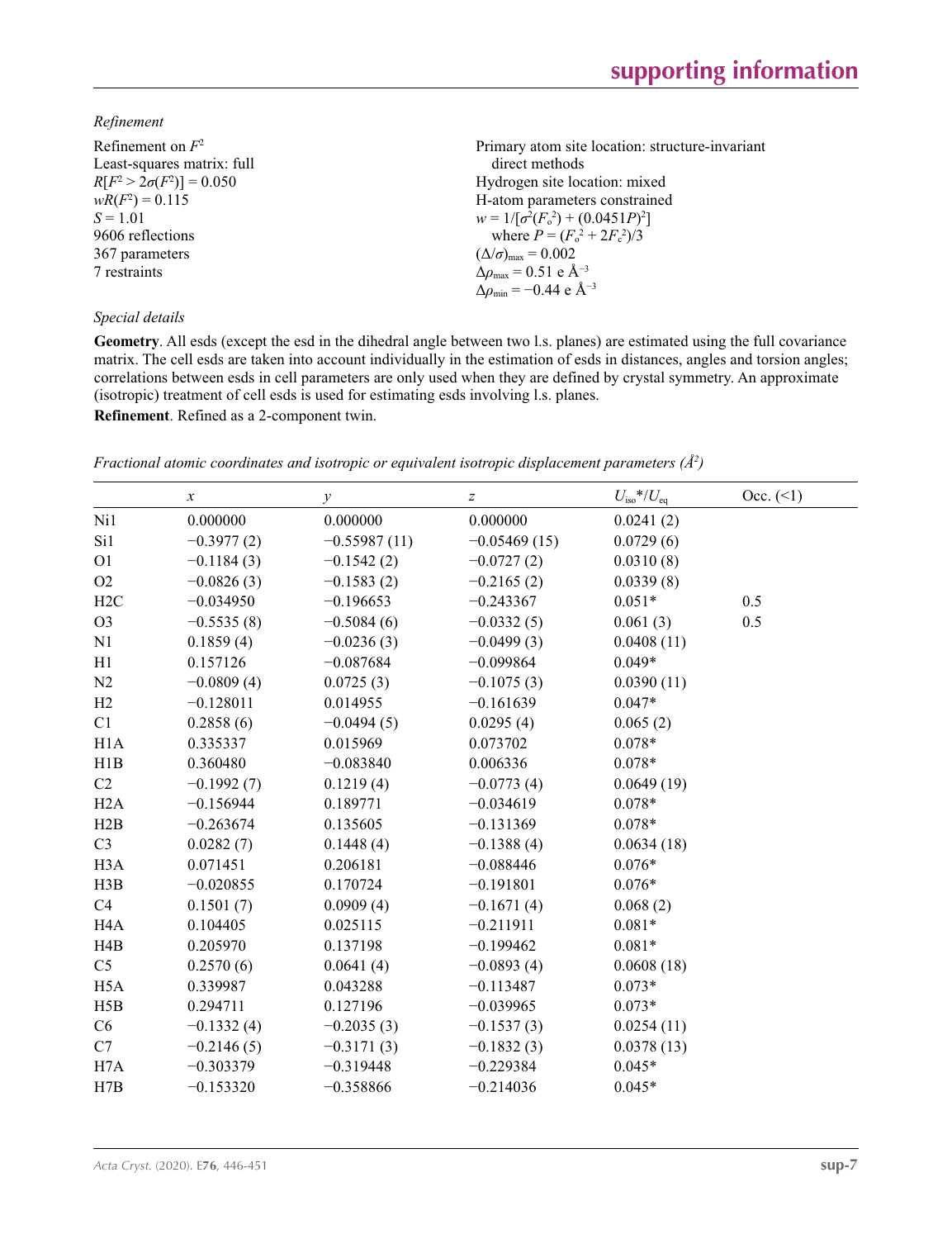| C8                | $-0.2580(5)$  | $-0.3700(3)$ | $-0.1066(3)$   | 0.0363(12) |     |
|-------------------|---------------|--------------|----------------|------------|-----|
| H <sub>8</sub> A  | $-0.316658$   | $-0.327704$  | $-0.073869$    | $0.044*$   |     |
| H8B               | $-0.169508$   | $-0.371782$  | $-0.061703$    | $0.044*$   |     |
| C9                | $-0.3463(5)$  | $-0.4842(3)$ | $-0.1431(3)$   | 0.0477(14) |     |
| H9A               | $-0.289182$   | $-0.524186$  | $-0.179202$    | $0.057*$   |     |
| H9B               | $-0.436249$   | $-0.480898$  | $-0.185840$    | $0.057*$   |     |
| C10               | $-0.2275(11)$ | $-0.5710(6)$ | 0.0258(5)      | 0.168(4)   |     |
| H10A              | $-0.191865$   | $-0.505635$  | 0.071407       | $0.252*$   |     |
| H10B              | $-0.153386$   | $-0.583786$  | $-0.009580$    | $0.252*$   |     |
| H10C              | $-0.248872$   | $-0.629417$  | 0.057238       | $0.252*$   |     |
| C11               | $-0.5003(7)$  | $-0.6957(4)$ | $-0.1124(5)$   | 0.102(3)   |     |
| H <sub>11</sub> A | $-0.442542$   | $-0.730299$  | $-0.150911$    | $0.153*$   |     |
| H11B              | $-0.592187$   | $-0.690955$  | $-0.150829$    | $0.153*$   |     |
| H11C              | $-0.519460$   | $-0.736539$  | $-0.065495$    | $0.153*$   |     |
| Ni <sub>2</sub>   | 0.000000      | $-0.500000$  | $-0.500000$    | 0.0281(2)  |     |
| Si <sub>2</sub>   | 0.35316(15)   | 0.04647(10)  | $-0.52679(11)$ | 0.0404(4)  |     |
| O <sub>4</sub>    | 0.0305(3)     | $-0.3297(2)$ | $-0.47284(19)$ | 0.0333(8)  |     |
| O <sub>5</sub>    | $-0.0840(3)$  | $-0.2890(2)$ | $-0.3576(2)$   | 0.0376(9)  |     |
| H <sub>5</sub> C  | $-0.095950$   | $-0.235276$  | $-0.324118$    | $0.056*$   | 0.5 |
| N <sub>3</sub>    | $-0.1442(6)$  | $-0.5206(3)$ | $-0.4129(4)$   | 0.0621(15) |     |
| H <sub>3</sub>    | $-0.143842$   | $-0.449452$  | $-0.377416$    | $0.075*$   |     |
| N <sub>4</sub>    | 0.1844(5)     | $-0.4870(3)$ | $-0.3968(4)$   | 0.0675(16) |     |
| H <sub>4</sub>    | 0.207815      | $-0.412879$  | $-0.361974$    | $0.081*$   |     |
| C12               | $-0.2937(7)$  | $-0.5585(5)$ | $-0.4771(6)$   | 0.094(3)   |     |
| H12A              | $-0.370162$   | $-0.545605$  | $-0.442664$    | $0.113*$   |     |
| H12B              | $-0.309077$   | $-0.634809$  | $-0.501474$    | $0.113*$   |     |
| C13               | 0.3020(7)     | $-0.5012(5)$ | $-0.4435(7)$   | 0.111(4)   |     |
| H <sub>13</sub> A | 0.295115      | $-0.576820$  | $-0.467592$    | $0.133*$   |     |
| H13B              | 0.395995      | $-0.474737$  | $-0.399517$    | $0.133*$   |     |
| C14               | 0.1635(10)    | $-0.5587(5)$ | $-0.3256(6)$   | 0.112(3)   |     |
| H <sub>14</sub> A | 0.151266      | $-0.632881$  | $-0.356424$    | $0.134*$   |     |
| H14B              | 0.251865      | $-0.542354$  | $-0.276130$    | $0.134*$   |     |
| C15               | 0.0318(15)    | $-0.5454(6)$ | $-0.2821(5)$   | 0.136(4)   |     |
| H <sub>15</sub> A | 0.035328      | $-0.582999$  | $-0.230129$    | $0.163*$   |     |
| H15B              | 0.040102      | $-0.470013$  | $-0.256570$    | $0.163*$   |     |
| C16               | $-0.1145(11)$ | $-0.5851(5)$ | $-0.3474(6)$   | 0.116(4)   |     |
| H <sub>16</sub> A | $-0.117774$   | $-0.657098$  | $-0.380421$    | $0.139*$   |     |
| H16B              | $-0.191132$   | $-0.588632$  | $-0.311103$    | $0.139*$   |     |
| C17               | 0.0036(5)     | $-0.2625(3)$ | $-0.4108(3)$   | 0.0278(11) |     |
| C18               | 0.0724(5)     | $-0.1463(3)$ | $-0.3978(3)$   | 0.0287(12) |     |
| <b>H18A</b>       | 0.132997      | $-0.123812$  | $-0.334828$    | $0.034*$   |     |
| H18B              | $-0.006193$   | $-0.105610$  | $-0.401545$    | $0.034*$   |     |
| C19               | 0.1664(5)     | $-0.1164(3)$ | $-0.4662(3)$   | 0.0359(12) |     |
| H <sub>19</sub> A | 0.108087      | $-0.140813$  | $-0.529665$    | $0.043*$   |     |
| H19B              | 0.249045      | $-0.153188$  | $-0.460348$    | $0.043*$   |     |
| C20               | 0.2255(5)     | 0.0035(3)    | $-0.4507(3)$   | 0.0373(13) |     |
| H20A              | 0.276718      | 0.028112     | $-0.385648$    | $0.045*$   |     |
| H20B              | 0.142064      | 0.039091     | $-0.460546$    | $0.045*$   |     |
|                   |               |              |                |            |     |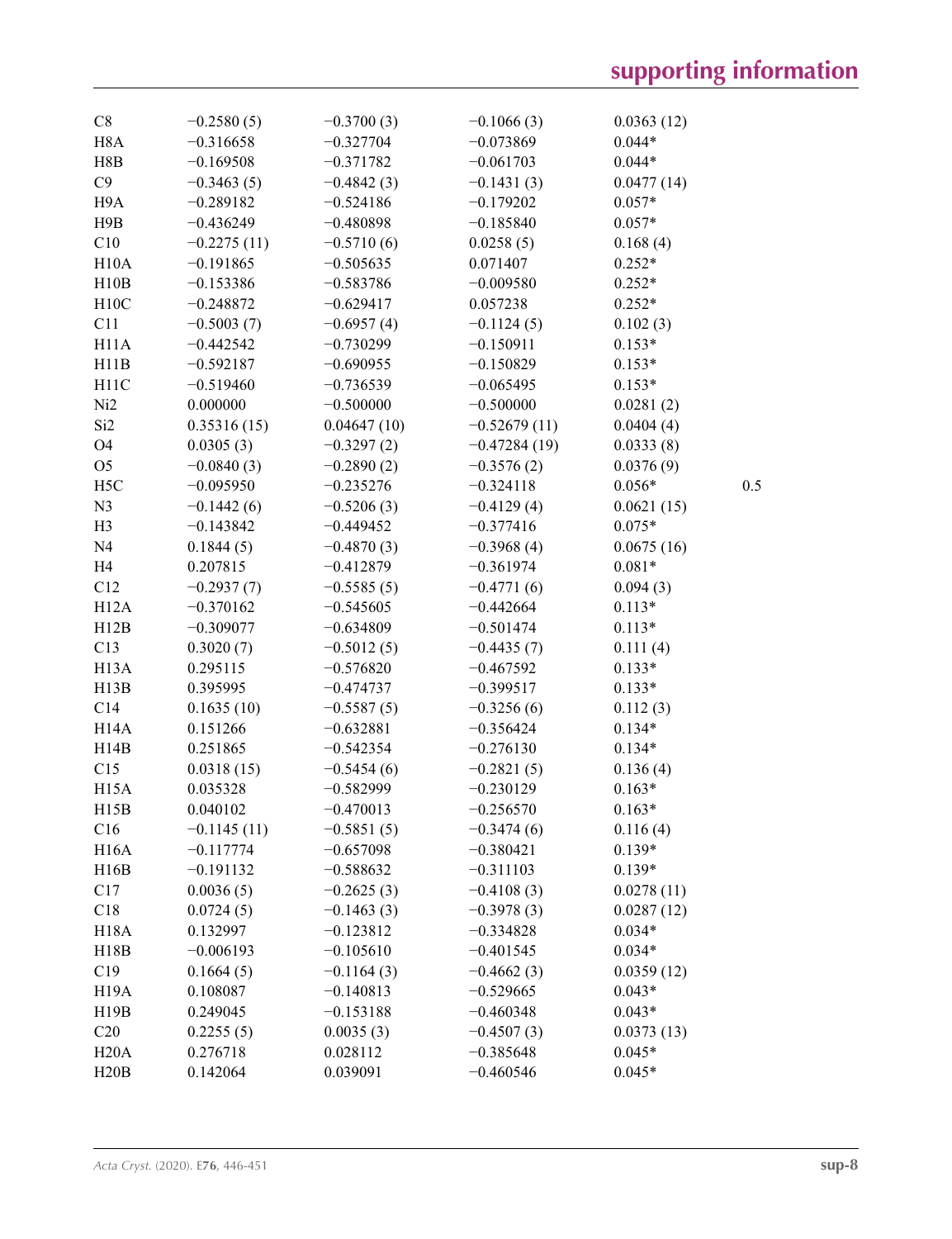| C <sub>21</sub> | 0.2725(6)   | $-0.0094(4)$   | $-0.6529(4)$   | 0.0706(18)   |      |
|-----------------|-------------|----------------|----------------|--------------|------|
| H21A            | 0.180766    | 0.013540       | $-0.670484$    | $0.106*$     |      |
| H21B            | 0.255162    | $-0.086153$    | $-0.663382$    | $0.106*$     |      |
| H21C            | 0.339876    | 0.015653       | $-0.690111$    | $0.106*$     |      |
| C22             | 0.3997(6)   | 0.1939(4)      | $-0.5079(5)$   | 0.084(2)     |      |
| H22A            | 0.445438    | 0.222461       | $-0.443122$    | $0.126*$     |      |
| H22B            | 0.311213    | 0.221370       | $-0.523912$    | $0.126*$     |      |
| H22C            | 0.466709    | 0.214650       | $-0.546789$    | $0.126*$     |      |
| O6X             | 0.493(3)    | $-0.013(5)$    | $-0.497(6)$    | $0.037(3)$ * | 0.25 |
| O <sub>6</sub>  | 0.510(3)    | 0.021(4)       | $-0.4772(12)$  | $0.037(3)$ * | 0.25 |
| C <sub>11</sub> | 0.38292(17) | $-0.21590(12)$ | $-0.21055(12)$ | 0.0683(5)    |      |
| O7              | 0.3941(6)   | $-0.2883(5)$   | $-0.2826(4)$   | 0.194(3)     |      |
| O <sub>8</sub>  | 0.2362(5)   | $-0.2323(4)$   | $-0.1955(4)$   | 0.1227(19)   |      |
| O <sub>9</sub>  | 0.4112(6)   | $-0.1102(4)$   | $-0.2279(4)$   | 0.147(2)     |      |
| O <sub>10</sub> | 0.4768(6)   | $-0.2161(4)$   | $-0.1271(4)$   | 0.137(2)     |      |
|                 |             |                |                |              |      |

*Atomic displacement parameters (Å2 )*

|                 | $U^{11}$   | $U^{22}$   | $U^{33}$   | $U^{12}$      | $U^{13}$    | $U^{23}$      |
|-----------------|------------|------------|------------|---------------|-------------|---------------|
| Ni1             | 0.0254(4)  | 0.0202(4)  | 0.0226(5)  | $-0.0021(4)$  | 0.0072(4)   | $-0.0040(3)$  |
| Si1             | 0.1134(15) | 0.0274(8)  | 0.0967(15) | 0.0056(9)     | 0.0774(14)  | 0.0135(8)     |
| O <sub>1</sub>  | 0.0404(19) | 0.0256(16) | 0.0206(19) | $-0.0064(14)$ | 0.0113(15)  | $-0.0065(14)$ |
| O2              | 0.051(2)   | 0.0206(16) | 0.030(2)   | $-0.0038(14)$ | 0.0228(17)  | $-0.0013(14)$ |
| O <sub>3</sub>  | 0.085(7)   | 0.051(4)   | 0.069(8)   | 0.020(5)      | 0.056(5)    | 0.020(5)      |
| N1              | 0.033(2)   | 0.038(2)   | 0.041(3)   | $-0.005(2)$   | 0.016(2)    | $-0.017(2)$   |
| N2              | 0.052(3)   | 0.026(2)   | 0.031(3)   | 0.006(2)      | $-0.001(2)$ | $-0.0044(18)$ |
| C1              | 0.028(3)   | 0.065(4)   | 0.081(5)   | 0.019(3)      | $-0.006(3)$ | $-0.032(4)$   |
| C2              | 0.072(4)   | 0.048(3)   | 0.058(4)   | 0.024(3)      | $-0.022(4)$ | $-0.009(3)$   |
| C <sub>3</sub>  | 0.119(5)   | 0.027(3)   | 0.032(3)   | $-0.010(3)$   | 0.006(4)    | 0.003(2)      |
| C4              | 0.106(5)   | 0.045(3)   | 0.036(4)   | $-0.041(3)$   | 0.039(4)    | $-0.009(3)$   |
| C <sub>5</sub>  | 0.059(4)   | 0.060(4)   | 0.051(4)   | $-0.023(3)$   | 0.036(3)    | $-0.018(3)$   |
| C6              | 0.026(3)   | 0.025(2)   | 0.023(3)   | 0.000(2)      | 0.008(2)    | $-0.002(2)$   |
| C7              | 0.053(3)   | 0.027(3)   | 0.027(3)   | $-0.010(2)$   | 0.018(3)    | $-0.004(2)$   |
| C8              | 0.048(3)   | 0.025(2)   | 0.033(3)   | $-0.001(2)$   | 0.016(3)    | $-0.002(2)$   |
| C9              | 0.056(3)   | 0.028(3)   | 0.053(4)   | $-0.010(2)$   | 0.022(3)    | $-0.004(2)$   |
| C10             | 0.274(12)  | 0.096(6)   | 0.091(7)   | $-0.042(7)$   | $-0.030(7)$ | 0.047(5)      |
| C11             | 0.075(5)   | 0.042(4)   | 0.192(8)   | $-0.006(3)$   | 0.039(5)    | 0.034(4)      |
| Ni <sub>2</sub> | 0.0285(5)  | 0.0228(4)  | 0.0292(5)  | $-0.0009(4)$  | 0.0125(4)   | $-0.0067(4)$  |
| Si <sub>2</sub> | 0.0330(8)  | 0.0396(8)  | 0.0503(10) | 0.0047(7)     | 0.0090(7)   | 0.0156(7)     |
| O4              | 0.0421(19) | 0.0242(16) | 0.0334(19) | 0.0031(14)    | 0.0212(16)  | $-0.0061(14)$ |
| O <sub>5</sub>  | 0.053(2)   | 0.0263(17) | 0.033(2)   | $-0.0013(15)$ | 0.0258(18)  | $-0.0061(14)$ |
| N <sub>3</sub>  | 0.099(4)   | 0.026(2)   | 0.073(4)   | 0.007(3)      | 0.064(3)    | $-0.002(3)$   |
| N <sub>4</sub>  | 0.056(3)   | 0.043(3)   | 0.080(4)   | 0.016(3)      | $-0.019(3)$ | $-0.027(3)$   |
| C12             | 0.049(4)   | 0.056(4)   | 0.167(7)   | $-0.010(3)$   | 0.066(5)    | $-0.033(4)$   |
| C13             | 0.039(4)   | 0.062(5)   | 0.188(10)  | 0.014(4)      | $-0.027(5)$ | $-0.048(5)$   |
| C14             | 0.164(8)   | 0.055(4)   | 0.088(6)   | 0.040(5)      | $-0.055(6)$ | 0.004(4)      |
| C15             | 0.313(15)  | 0.067(5)   | 0.049(5)   | 0.084(8)      | 0.047(8)    | 0.019(4)      |
| C16             | 0.238(11)  | 0.045(4)   | 0.088(7)   | 0.012(6)      | 0.122(7)    | 0.001(4)      |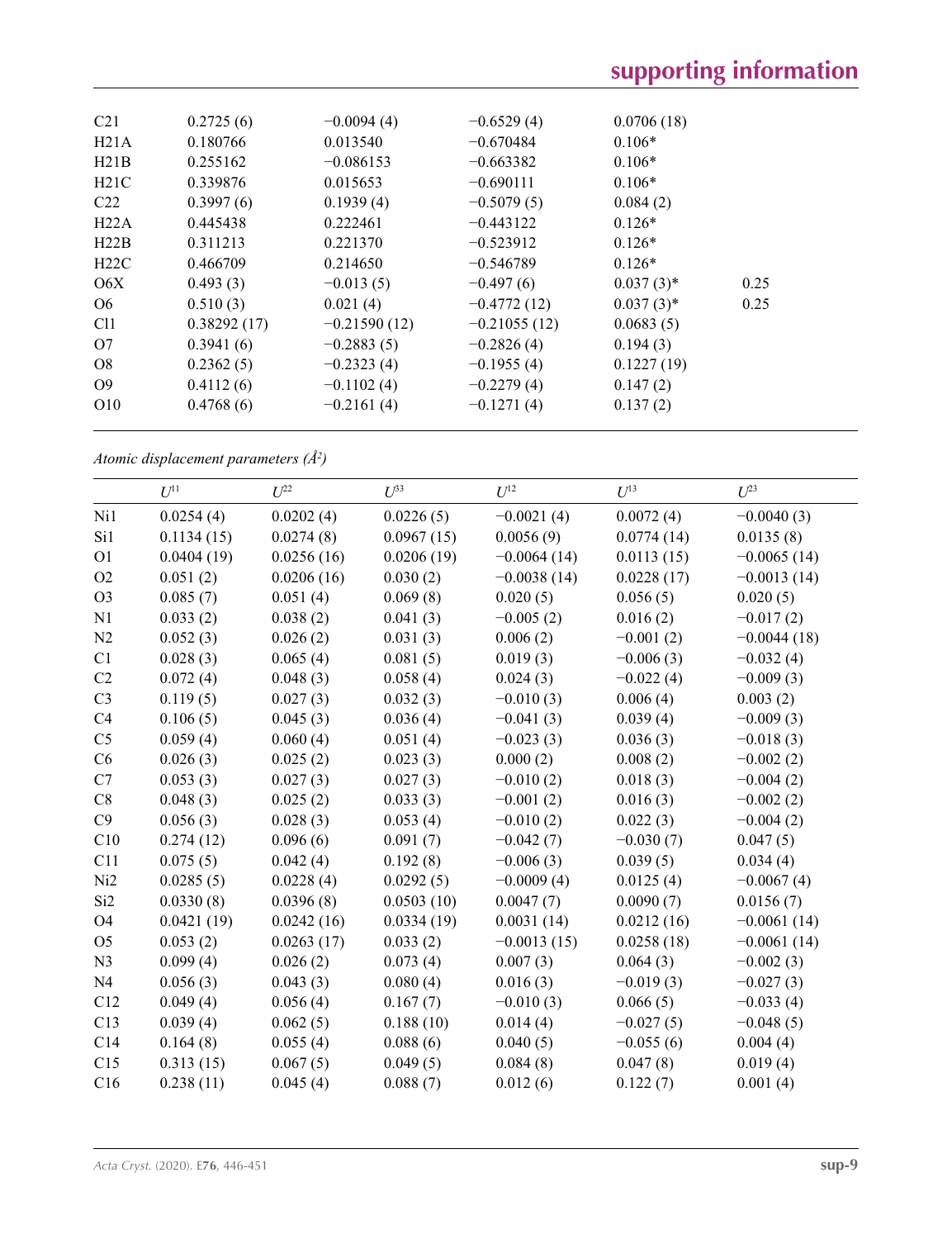| C17             | 0.028(3)   | 0.028(2)   | 0.024(3)   | 0.005(2)    | 0.003(2)      | 0.000(2)     |
|-----------------|------------|------------|------------|-------------|---------------|--------------|
| C18             | 0.033(3)   | 0.018(2)   | 0.036(3)   | 0.003(2)    | 0.014(2)      | 0.001(2)     |
| C19             | 0.038(3)   | 0.031(3)   | 0.041(3)   | 0.004(2)    | 0.017(3)      | 0.003(2)     |
| C <sub>20</sub> | 0.034(3)   | 0.035(3)   | 0.041(3)   | 0.003(2)    | 0.011(3)      | 0.002(2)     |
| C <sub>21</sub> | 0.079(4)   | 0.088(4)   | 0.045(4)   | 0.017(4)    | 0.011(3)      | 0.017(3)     |
| C <sub>22</sub> | 0.082(5)   | 0.048(3)   | 0.116(6)   | $-0.012(3)$ | 0.023(4)      | 0.021(4)     |
| C <sub>11</sub> | 0.0571(10) | 0.0599(10) | 0.0695(12) | 0.0139(8)   | $-0.0151(10)$ | $-0.0111(9)$ |
| O7              | 0.137(5)   | 0.163(5)   | 0.202(6)   | $-0.019(4)$ | 0.037(4)      | $-0.146(5)$  |
| O <sub>8</sub>  | 0.077(3)   | 0.154(5)   | 0.144(5)   | 0.026(3)    | 0.017(3)      | 0.050(4)     |
| O <sub>9</sub>  | 0.176(6)   | 0.079(4)   | 0.158(5)   | $-0.006(4)$ | $-0.005(5)$   | 0.016(3)     |
| O <sub>10</sub> | 0.117(4)   | 0.143(4)   | 0.115(4)   | 0.037(3)    | $-0.050(4)$   | $-0.006(4)$  |
|                 |            |            |            |             |               |              |

*Geometric parameters (Å, º)*

| $Ni1 - O1$               | 2.125(2)  | $Ni2 - N4$                | 2.054(4)  |
|--------------------------|-----------|---------------------------|-----------|
| $Ni1 - O1$ <sup>i</sup>  | 2.125(2)  | $Ni2 - N4$ <sup>iii</sup> | 2.054(4)  |
| $Ni1 - N1$ <sup>i</sup>  | 2.058(3)  | $Si2-C20$                 | 1.864(5)  |
| $Ni1 - N1$               | 2.058(3)  | $Si2-C21$                 | 1.855(5)  |
| $Ni1 - N2$               | 2.060(4)  | $Si2-C22$                 | 1.845(5)  |
| $Ni1 - N2$               | 2.060(4)  | $Si2$ - $O6Xiv$           | 1.570(19) |
| $Si1 - O3$               | 1.757(8)  | $Si2 - O6X$               | 1.651(19) |
| $Si1 - O3$ <sup>ii</sup> | 1.626(7)  | $Si2 - O6$ iv             | 1.66(2)   |
| $Si1 - C9$               | 1.837(5)  | $Si2 - O6$                | 1.632(16) |
| $Si1 - C10$              | 1.852(9)  | $O4 - C17$                | 1.245(4)  |
| $Si1 - C11$              | 1.845(5)  | $O5 - H5C$                | 0.8199    |
| $O1 - C6$                | 1.232(4)  | $O5 - C17$                | 1.280(5)  |
| $O2 - H2C$               | 0.8200    | $N3-H3$                   | 0.9800    |
| $O2-C6$                  | 1.291(5)  | $N3 - C12$                | 1.502(8)  |
| $O3 - O3$ <sup>ii</sup>  | 1.234(13) | $N3 - C16$                | 1.393(9)  |
| $N1 - H1$                | 0.9800    | $N4 - H4$                 | 0.9800    |
| $N1 - C1$                | 1.481(6)  | $N4 - C13$                | 1.422(8)  |
| $N1 - C5$                | 1.475(6)  | $N4 - C14$                | 1.527(9)  |
| $N2-H2$                  | 0.9800    | $C12 - H12A$              | 0.9700    |
| $N2-C2$                  | 1.467(6)  | $C12 - H12B$              | 0.9700    |
| $N2-C3$                  | 1.461(6)  | $C12-C13$ iii             | 1.502(10) |
| $Cl-H1A$                 | 0.9700    | $C13 - H13A$              | 0.9700    |
| Cl—H1B                   | 0.9700    | $C13 - H13B$              | 0.9700    |
| $C1 - C2$                | 1.486(7)  | $C14 - H14A$              | 0.9700    |
| $C2 - H2B$               | 0.9700    | $C14 - H14B$              | 0.9700    |
| $C2 - H2A$               | 0.9700    | $C14 - C15$               | 1.512(11) |
| $C3 - H3A$               | 0.9700    | $C15 - H15A$              | 0.9700    |
| $C3 - H3B$               | 0.9700    | $C15 - H15B$              | 0.9700    |
| $C3-C4$                  | 1.516(7)  | $C15 - C16$               | 1.488(11) |
| $C4 - H4A$               | 0.9700    | $C16 - H16A$              | 0.9700    |
| $C4 - H4B$               | 0.9700    | $C16 - H16B$              | 0.9700    |
| $C4 - C5$                | 1.507(7)  | $C20 - H20A$              | 0.9700    |
| $C5 - H5A$               | 0.9700    | $C20 - H20B$              | 0.9700    |
| $C5 - H5B$               | 0.9700    | $C20-C19$                 | 1.521(5)  |
|                          |           |                           |           |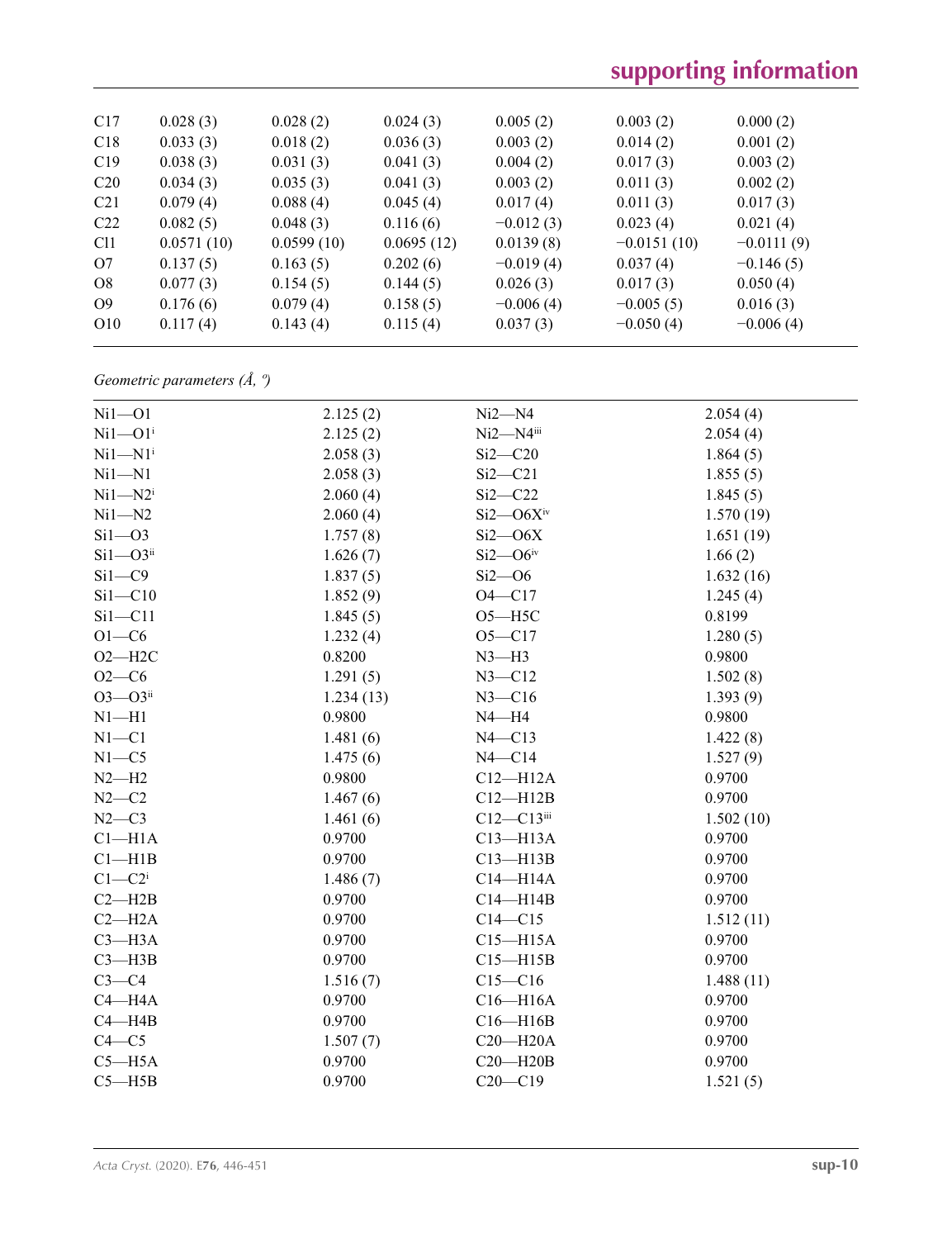| $C6 - C7$                    | 1.496(5)   | C19-H19A                           | 0.9700     |
|------------------------------|------------|------------------------------------|------------|
| $C7 - H7A$                   | 0.9700     | C19-H19B                           | 0.9700     |
| $C7 - H7B$                   | 0.9700     | $C19 - C18$                        | 1.512(6)   |
| $C7-C8$                      | 1.496(6)   | $C18 - H18A$                       | 0.9700     |
| $C8 - H8A$                   | 0.9700     | $C18 - H18B$                       | 0.9700     |
| $C8 - H8B$                   | 0.9700     | $C18 - C17$                        | 1.501(5)   |
| $C8 - C9$                    | 1.529(5)   | $C21 - H21A$                       | 0.9600     |
| $C9 - H9A$                   | 0.9700     | $C21 - H21B$                       | 0.9600     |
| $C9 - H9B$                   | 0.9700     | $C21 - H21C$                       | 0.9600     |
| $C10 - H10A$                 | 0.9600     | $C22 - H22A$                       | 0.9600     |
| $C10 - H10B$                 | 0.9600     | $C22 - H22B$                       | 0.9600     |
| $C10 - H10C$                 | 0.9600     | $C22 - H22C$                       | 0.9600     |
| $C11 - H11A$                 | 0.9600     | $O6X - O6Xiv$                      | 0.38(7)    |
| $C11 - H11B$                 | 0.9600     | $O6 - O6$ iv                       | 0.77(5)    |
| $C11 - H11C$                 | 0.9600     | $Cl1 - O7$                         | 1.329(4)   |
| $Ni2 - O4$ iii               | 2.131(2)   | $Cl1 - O8$                         | 1.421(5)   |
| $Ni2 - O4$                   | 2.131(2)   | $Cl1 - O9$                         | 1.420(5)   |
| $Ni2 - N3$ <sup>iii</sup>    | 2.043(4)   | $Cl1 - O10$                        | 1.380(5)   |
| $Ni2 - N3$                   | 2.043(4)   |                                    |            |
|                              |            |                                    |            |
| $O1 - Ni1 - O1i$             | 180.0      | $N3$ <sup>iii</sup> — $Ni2$ — $N4$ | 85.7(2)    |
| $N1^i$ -Ni1--01              | 88.17 (12) | $N4 - Ni2 - O4$ <sup>iii</sup>     | 91.33 (14) |
| $N1^i$ — $Ni1$ — $O1^i$      | 91.83(12)  | $N4 - Ni2 - O4$                    | 88.67 (14) |
| $N1 - N11 - O1$ <sup>i</sup> | 88.17 (12) | $N4^{iii} - Ni2 - O4$              | 91.33 (14) |
| $N1 - N11 - 01$              | 91.83(12)  | $N4^{iii}$ — $Ni2$ — $O4^{iii}$    | 88.67 (14) |
| $N1^i$ — $Ni1$ — $N1$        | 180.0      | $N4 - Ni2 - N4$ <sup>iii</sup>     | 180.0      |
| $N1^i$ -Ni1-N2               | 85.82 (17) | $C21 - Si2 - C20$                  | 111.6(2)   |
| $N1 - N11 - N2$              | 85.82 (17) | $C22 - Si2 - C20$                  | 110.6(2)   |
| $N1^i$ — $Ni1$ — $N2^i$      | 94.18 (17) | $C22 - Si2 - C21$                  | 109.6(3)   |
| $N1 - N11 - N2$              | 94.18 (17) | $O6X^{iv} - Si2 - C20$             | 113.4(14)  |
| $N2 - Ni1 - O1$ <sup>i</sup> | 87.38 (12) | $O6X - Si2 - C20$                  | 102.5(13)  |
| $N2^i$ -Ni1--01              | 87.38 (12) | $O6X - Si2 - C21$                  | 107(3)     |
| $N2 - Ni1 - 01$              | 92.62(12)  | $O6X^{\text{iv}} - Si2 - C21$      | 107(3)     |
| $N2^i$ -Nil-Ol <sup>i</sup>  | 92.62(12)  | $O6X - Si2 - C22$                  | 116(2)     |
| $N2 - N11 - N2$              | 180.0      | $O6X^iv$ —Si2—C22                  | 104(2)     |
| $O3^{ii} - Si1 - O3$         | 42.6(4)    | $O6X^{iv} - Si2 - O6X$             | 13(3)      |
| $O3ii - Si1 - C9$            | 115.6(3)   | $O6X - Si2 - O6$ iv                | 13(3)      |
| $O3 - Si1 - C9$              | 100.2(3)   | $O6X^{iv} - Si2 - O6^{iv}$         | 17(2)      |
| $O3 - Si1 - C10$             | 131.5(4)   | $O6^{\text{iv}} - Si2 - C20$       | 111.2(17)  |
| $O3^{ii} - Si1 - C10$        | 89.4 (4)   | $O6 - Si2 - C20$                   | 103.5(15)  |
| $O3^{ii} - Si1 - C11$        | 121.3(4)   | $O6 - Si2 - C21$                   | 120.4(6)   |
| $O3 - Si1 - C11$             | 95.7(3)    | $O6^{\text{iv}} - Si2 - C21$       | 94.3(5)    |
| $C9 - Si1 - C10$             | 109.0(3)   | $O6 - Si2 - C22$                   | 100.3(19)  |
| $C9 - Si1 - C11$             | 110.1(3)   | $O6^{iv} - Si2 - C22$              | 118.5(19)  |
| $C11 - Si1 - C10$            | 108.8(3)   | $O6 - Si2 - O6$ <sup>iv</sup>      | 26.9(17)   |
| $C6 - O1 - Ni1$              | 132.9(3)   | $C17 - 04 - Ni2$                   | 133.8(3)   |
| $C6 - O2 - H2C$              | 109.8      | $C17 - 05 - H5C$                   | 109.9      |
| $Si1^{ii}$ - $O3$ - $Si1$    | 137.4(4)   | Ni2–N3–H3                          | 106.9      |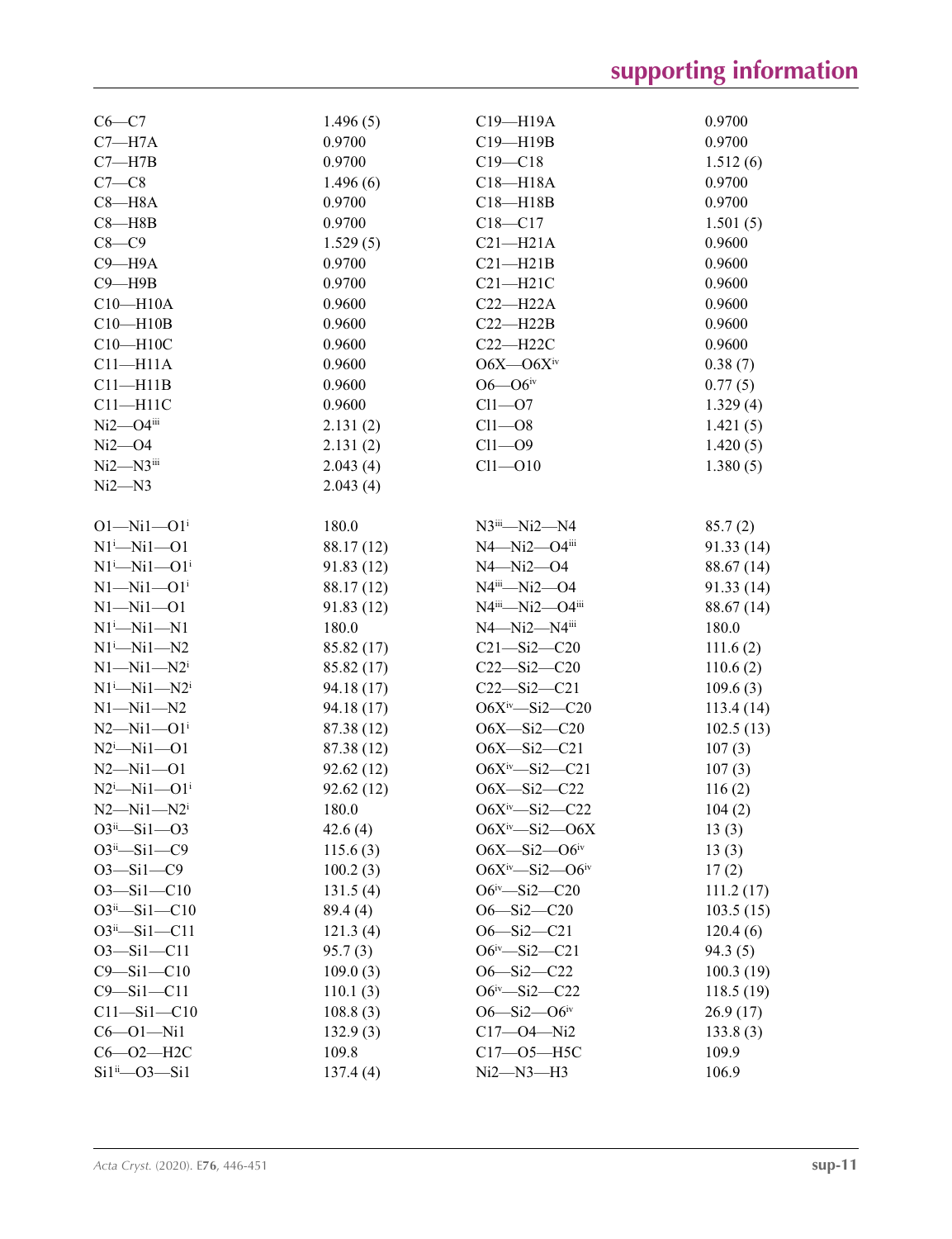| $O3^{ii} - O3 - Si1$          | 63.0(6)  | $C12 - N3 - N2$                    | 105.1(4) |
|-------------------------------|----------|------------------------------------|----------|
| O3ii-O3-Si1ii                 | 74.4 (7) | $C12 - N3 - H3$                    | 106.9    |
| $Ni1 - N1 - H1$               | 107.4    | $C16 - N3 - N2$                    | 117.3(4) |
| $Cl-M1-Ni1$                   | 105.0(3) | $C16 - N3 - H3$                    | 106.9    |
| $Cl-M1-H1$                    | 107.4    | $C16 - N3 - C12$                   | 113.2(6) |
| $C5-M1-Ni1$                   | 116.2(3) | $Ni2 - N4 - H4$                    | 106.8    |
| $C5-M1-H1$                    | 107.4    | C13—N4—Ni2                         | 106.5(4) |
| $C5-M1-C1$                    | 113.1(4) | $C13 - N4 - H4$                    | 106.8    |
| $Ni1 - N2 - H2$               | 106.7    | $C13 - N4 - C14$                   | 115.0(6) |
| $C2 - N2 - N11$               | 105.7(3) | $C14 - N4 - N12$                   | 114.4(4) |
| $C2-M2-H2$                    | 106.7    | $C14 - N4 - H4$                    | 106.8    |
| $C3 - N2 - N11$               | 116.1(3) | $N3$ — $C12$ — $H12A$              | 109.9    |
| $C3 - N2 - H2$                | 106.7    | $N3$ — $C12$ — $H12B$              | 109.9    |
| $C3 - N2 - C2$                | 114.2(4) | $N3 - C12 - C13$ <sup>iii</sup>    | 108.8(5) |
| $N1-C1-H1A$                   | 109.7    | $H12A - C12 - H12B$                | 108.3    |
| $N1-C1-H1B$                   | 109.7    | $C13$ <sup>iii</sup> — $C12$ —H12A | 109.9    |
| $N1-C1-C2$ <sup>i</sup>       | 109.7(4) | $C13$ <sup>iii</sup> — $C12$ —H12B | 109.9    |
| $H1A - C1 - H1B$              | 108.2    | N4-C13-C12iii                      | 109.6(6) |
| $C2$ <sup>i</sup> - $C1$ -H1A | 109.7    | N4-C13-H13A                        | 109.8    |
| $C2$ <sup>i</sup> - $C1$ -H1B | 109.7    | $N4$ — $C13$ — $H13B$              | 109.8    |
| $N2 - C2 - C1$                | 109.8(4) | $C12$ <sup>iii</sup> — $C13$ —H13A | 109.8    |
| $N2-C2-H2B$                   | 109.7    | $C12$ <sup>iii</sup> — $C13$ —H13B | 109.8    |
| $N2-C2-H2A$                   | 109.7    | $H13A - C13 - H13B$                | 108.2    |
| $Cl^i$ -C2-H2B                | 109.7    | N4-C14-H14A                        | 109.0    |
| $Cl^i$ -C2-H2A                | 109.7    | $N4 - C14 - H14B$                  | 109.0    |
| $H2B-C2-H2A$                  | 108.2    | H14A-C14-H14B                      | 107.8    |
| $N2-C3-H3A$                   | 109.1    | $C15 - C14 - N4$                   | 113.0(6) |
| $N2-C3-H3B$                   | 109.1    |                                    | 109.0    |
|                               |          | C15—C14—H14A                       |          |
| $N2-C3-C4$                    | 112.3(4) | $C15-C14-H14B$                     | 109.0    |
| $H3A - C3 - H3B$              | 107.9    | $C14 - C15 - H15A$                 | 108.5    |
| $C4-C3-H3A$                   | 109.1    | $C14-C15-H15B$                     | 108.5    |
| $C4-C3-H3B$                   | 109.1    | H15A-C15-H15B                      | 107.5    |
| $C3-C4-H4A$                   | 108.1    | $C16 - C15 - C14$                  | 115.0(6) |
| $C3-C4-HAB$                   | 108.1    | $C16-C15-H15A$                     | 108.5    |
| HA—C4—H4B                     | 107.3    | $C16-C15-H15B$                     | 108.5    |
| $C5-C4-C3$                    | 116.7(4) | $N3 - C16 - C15$                   | 113.1(7) |
| $C5-C4-H4A$                   | 108.1    | N3-C16-H16A                        | 109.0    |
| $C5-C4-HAB$                   | 108.1    | $N3-C16-H16B$                      | 109.0    |
| $N1-C5-C4$                    | 111.4(4) | $C15-C16-H16A$                     | 109.0    |
| $N1-C5-H5A$                   | 109.4    | $C15-C16-H16B$                     | 109.0    |
| $N1-C5-H5B$                   | 109.4    | H16A-C16-H16B                      | 107.8    |
| $C4-C5-H5A$                   | 109.4    | Si2-C20-H20A                       | 108.3    |
| $C4-C5-H5B$                   | 109.4    | Si2-C20-H20B                       | 108.3    |
| $H5A - C5 - H5B$              | 108.0    | H20A-C20-H20B                      | 107.4    |
| $O1 - C6 - O2$                | 121.4(4) | $C19 - C20 - Si2$                  | 115.9(3) |
| $O1-C6-C7$                    | 120.8(4) | $C19 - C20 - H20A$                 | 108.3    |
| $O2-C6-C7$                    | 117.7(4) | C19-C20-H20B                       | 108.3    |
| $C6-C7-H7A$                   | 108.3    | C20-C19-H19A                       | 109.0    |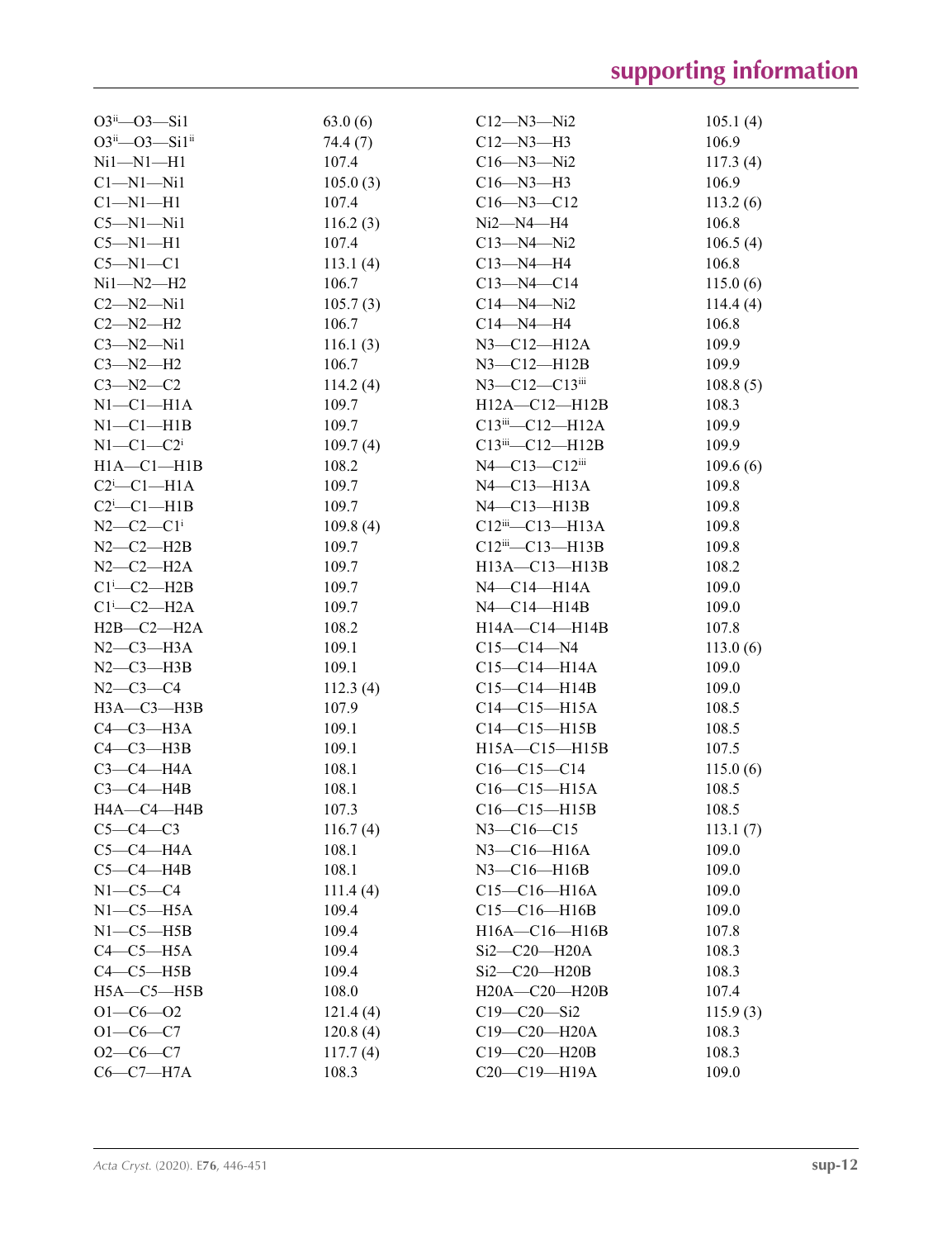| $C6-C7-H7B$                                | 108.3       | $C20-C19-H19B$                        | 109.0       |
|--------------------------------------------|-------------|---------------------------------------|-------------|
| $H7A$ — $C7$ — $H7B$                       | 107.4       | H19A-C19-H19B                         | 107.8       |
| $C8 - C7 - C6$                             | 116.0(4)    | $C18 - C19 - C20$                     | 113.1(3)    |
| $C8-C7-H7A$                                | 108.3       | C18-C19-H19A                          | 109.0       |
| $C8-C7-H7B$                                | 108.3       | C18-C19-H19B                          | 109.0       |
| $C7-C8-H8A$                                | 109.0       | $C19 - C18 - H18A$                    | 108.1       |
| $C7-C8$ —H8B                               | 109.0       | $C19 - C18 - H18B$                    | 108.1       |
| $C7 - C8 - C9$                             | 112.8(4)    | H18A-C18-H18B                         | 107.3       |
| $H8A - C8 - H8B$                           | 107.8       | $C17 - C18 - C19$                     | 116.7(3)    |
| $C9-C8-H8A$                                | 109.0       | $C17 - C18 - H18A$                    | 108.1       |
| $C9 - C8 - H8B$                            | 109.0       | $C17 - C18 - H18B$                    | 108.1       |
| $Si1-C9-H9A$                               | 108.1       | $O4 - C17 - O5$                       | 121.9(4)    |
| $Si1-C9-H9B$                               | 108.1       | $O4 - C17 - C18$                      | 120.1(4)    |
| $C8-C9-Si1$                                | 116.8(3)    | $O5 - C17 - C18$                      | 118.0(3)    |
| $C8-C9-H9A$                                | 108.1       | $Si2-C21-H21A$                        | 109.5       |
| $C8-C9-$ H9B                               | 108.1       | $Si2-C21-H21B$                        | 109.5       |
|                                            |             |                                       |             |
| Н9А-С9-Н9В                                 | 107.3       | $Si2-C21-H21C$                        | 109.5       |
| $Si1-C10-H10A$                             | 109.5       | $H21A - C21 - H21B$                   | 109.5       |
| $Si1-C10-H10B$                             | 109.5       | $H21A - C21 - H21C$                   | 109.5       |
| Si1-C10-H10C                               | 109.5       | $H21B - C21 - H21C$                   | 109.5       |
| $H10A - C10 - H10B$                        | 109.5       | $Si2-C22-H22A$                        | 109.5       |
| H10A-C10-H10C                              | 109.5       | $Si2-C22-H22B$                        | 109.5       |
| H10B-C10-H10C                              | 109.5       | Si2-C22-H22C                          | 109.5       |
| $Si1-C11-H11A$                             | 109.5       | $H22A - C22 - H22B$                   | 109.5       |
| $Si1-C11-H11B$                             | 109.5       | H22A-C22-H22C                         | 109.5       |
| $Si1-C11-H11C$                             | 109.5       | $H22B-C22-H22C$                       | 109.5       |
| $H11A - C11 - H11B$                        | 109.5       | $Si2^{iv}$ - O6X - Si2                | 167(3)      |
| H11A-C11-H11C                              | 109.5       | $O6X^{iv}$ - $O6X$ - $Si2^{iv}$       | 96(6)       |
| H11B-C11-H11C                              | 109.5       | $O6X^{iv}$ — $O6X$ —Si2               | 71(6)       |
| $O4 - Ni2 - O4iii$                         | 180.00(3)   | $Si2$ - $O6$ - $Si2iv$                | 153.1(17)   |
| $N3^{iii} - Ni2 - O4^{iii}$                | 94.96 (13)  | $O6^{iv}$ — $O6$ —Si2                 | 78(2)       |
| N3-Ni2-O4                                  | 94.96 (13)  | $O7 - Cl1 - O8$                       | 110.3(3)    |
| $N3$ <sup>iii</sup> — $Ni2$ — $O4$         | 85.04(13)   | $O7 - Cl1 - O9$                       | 112.0(4)    |
| $N3 - Ni2 - O4iii$                         | 85.04 (13)  | $O7 - Cl1 - O10$                      | 114.2(4)    |
| $N3$ <sup>iii</sup> — $Ni2$ — $N3$         | 180.0       | $O9 - Cl1 - O8$                       | 105.3(3)    |
| $N3$ <sup>iii</sup> —Ni2—N4 <sup>iii</sup> | 94.3(2)     | $O10$ — $Cl1$ — $O8$                  | 107.7(4)    |
| $N3 - Ni2 - N4$                            | 94.3(2)     | $O10 - Cl1 - O9$                      | 106.8(3)    |
| $N3 - Ni2 - N4$ <sup>iii</sup>             | 85.7(2)     |                                       |             |
|                                            |             |                                       |             |
| $Ni1 - O1 - C6 - O2$                       | $-7.2(6)$   | $Ni2 - N4 - C14 - C15$                | $-52.9(7)$  |
| $Ni1 - O1 - CO - C7$                       | 174.5(3)    | $Si2-C20-C19-C18$                     | 176.0(3)    |
| $Ni1 - N1 - C1 - C2$ <sup>i</sup>          | 40.9(4)     | $N4 - C14 - C15 - C16$                | 68.4 (9)    |
| $Ni1 - N1 - C5 - C4$                       | $-56.2(5)$  | $C12 - N3 - C16 - C15$                | $-178.2(6)$ |
| $Ni1 - N2 - C2 - C1$                       | $-39.8(4)$  | $C13 - N4 - C14 - C15$                | $-176.6(6)$ |
| $Ni1 - N2 - C3 - C4$                       | 55.3(5)     | $C14 - N4 - C13 - C12$ iii            | 169.9(5)    |
| $O1-C6-C7-C8$                              | $-7.7(6)$   | $C14-C15-C16-N3$                      | $-71.7(8)$  |
| $O2-C6-C7-C8$                              |             |                                       |             |
|                                            | 174.0(4)    | $C16 - N3 - C12 - C13$                | $-168.2(5)$ |
| $O3^{ii} - Si1 - O3 - Si1^{ii}$            | $-0.001(2)$ | $C20 - Si2 - O6X - Si2$ <sup>iv</sup> | $-148(28)$  |